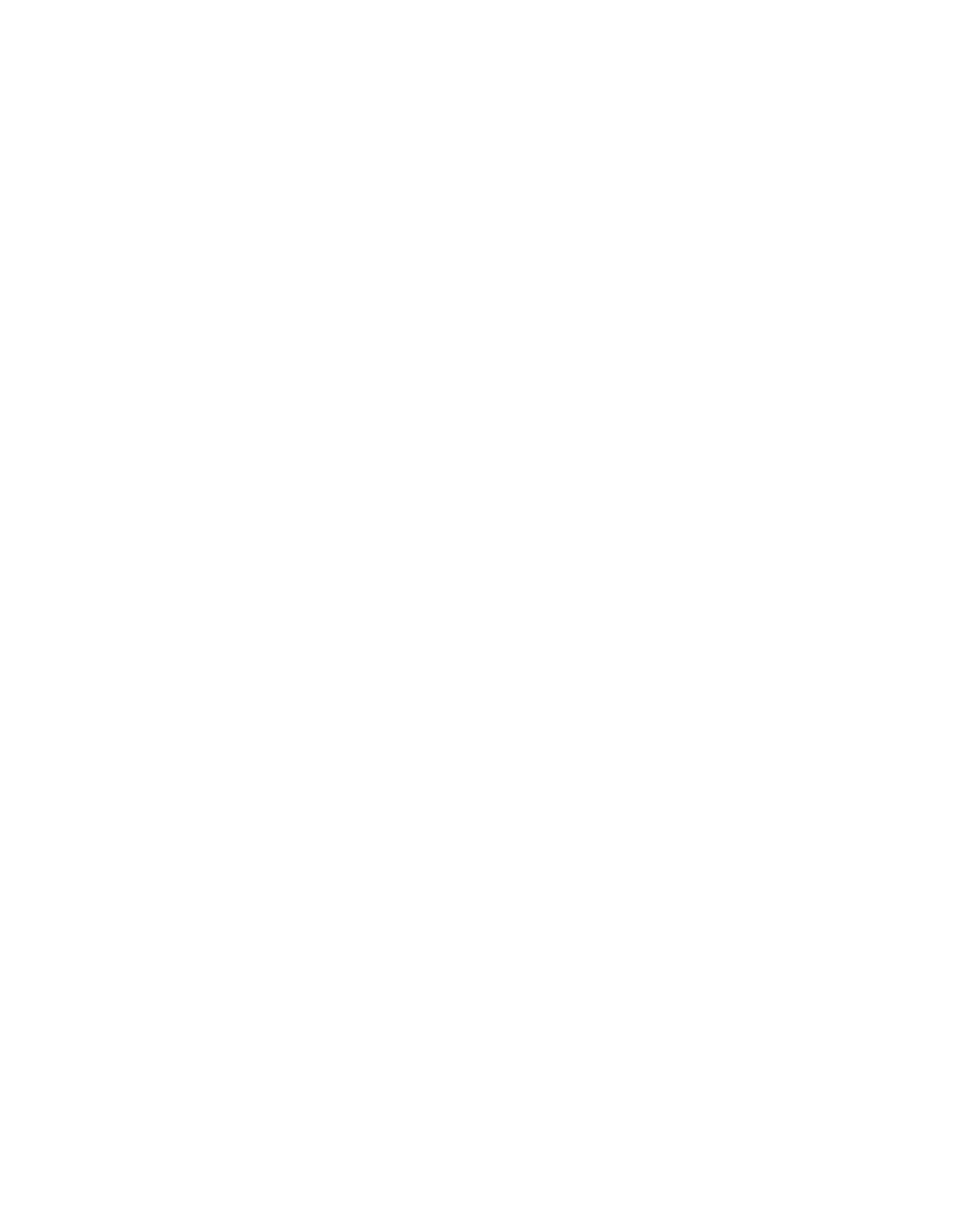Ohio water quality standards (WQS) use a tiered aquatic life use (ALU) designation system. The two ALU designations found in the Ottawa River watershed are warmwater habitat (WWH) and modified warmwater habitat (MWH). A thorough discussion of each of these uses is located in Appendix C. Several uses were confirmed in previously undesignated streams during the 2010 field survey. In several locations, recommendations to change use designations were made. The use designation change rulemaking process is not yet complete; when it is, the effective rules can be found at [http://www.epa.ohio.gov/dsw/document\\_index/psdindx.aspx.](http://www.epa.ohio.gov/dsw/document_index/psdindx.aspx)

The majority of the streams in the watershed are designated as primary contact recreation (PCR); two streams are designated as secondary contact recreation (SCR). The Ottawa River is PCR Class A, indicating that it has public access for more frequent recreation usage. The other PCR streams in the watershed are PCR Class B, indicating less frequent use as recreational streams.

# **B1 Aquatic Life Use Attainment**

Multiple data sets were available to assess ambient biological performance in the Ottawa River watershed through time. In one form or another, the Ottawa River has been regularly assessed by Ohio EPA since the early 1970s. Prior Ohio EPA field work has included all or portions of the main stem and selected tributaries, supporting various water quality management goals (e.g., NPDES, stream regionalization, use attainability analysis and reference site monitoring). The first significant attempt to evaluate the entire basin was undertaken in 1996, where the majority of the main stem and major tributaries were systematically sampled (Ohio EPA 1998). Earlier Ohio EPA field efforts, both large and small, were undertaken in 1974, 1976, 1977, 1985, 1989, 1990, 1991, and 1995.

By 2010, 37.5 miles (74%) of the 50.7 linear stream miles of the main stem were found to support the appropriate biological assemblage (fish and macroinvertebrates) at least minimally consistent with WWH biocriteria. The remaining 13.2 (26%) miles failed to support WWH assemblages. However, the magnitude of the departure or degree of impact was not great, as poor to very poor community performance was not observed.

Based on the 2010 survey, where aquatic life use impairment was documented upstream from the City of Lima (primarily Hog and Little Hog creeks), it was primarily caused by nutrients, sediment and habitat alteration from cultivated crop land uses. Impairment in and around the City of Lima (the Ottawa River main stem, the Little Ottawa River, Zurmehly Creek and an unnamed tributary to Lost Creek) was primarily caused by organic enrichment, nutrients, low dissolved oxygen and flow alteration stemming from municipal and industrial point sources, combined sewer overflows (CSOs), sanitary sewer overflows (SSOs) and dams. Aquatic life impairment downstream from the City of Lima (including Honey Run and Plum Creek) was generally caused by nutrients, organic enrichment and sediment stemming from cultivated crop land uses, CSOs and municipal point source discharges.

Figure B-1 shows aquatic life use attainment in the watershed. Table B-1 shows the aquatic life use attainment status for each site sampled for biology. Where impairment was found, probable causes and sources are also listed.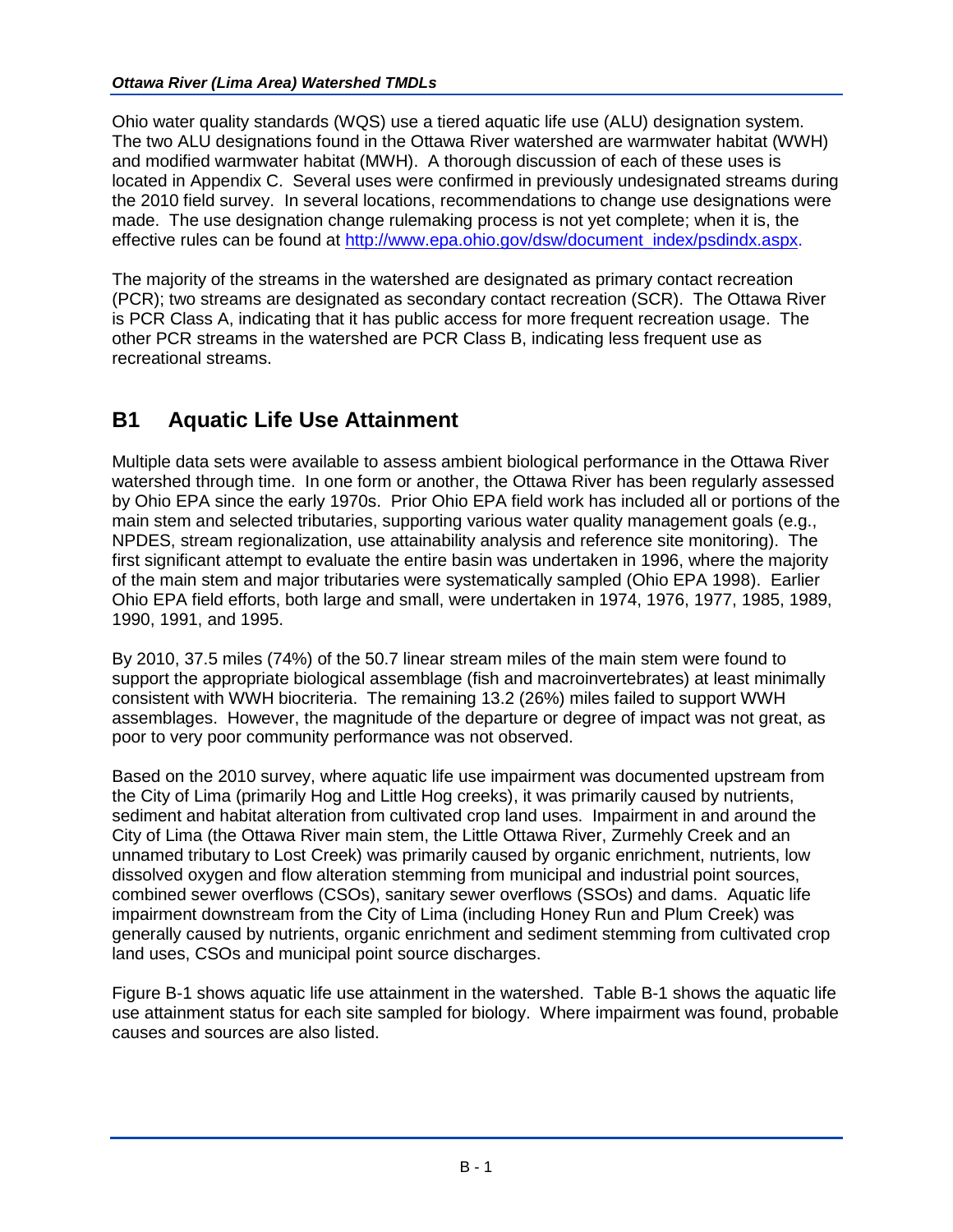



**Figure B-1. Aquatic life use attainment in the Ottawa River (Lima area) watershed.**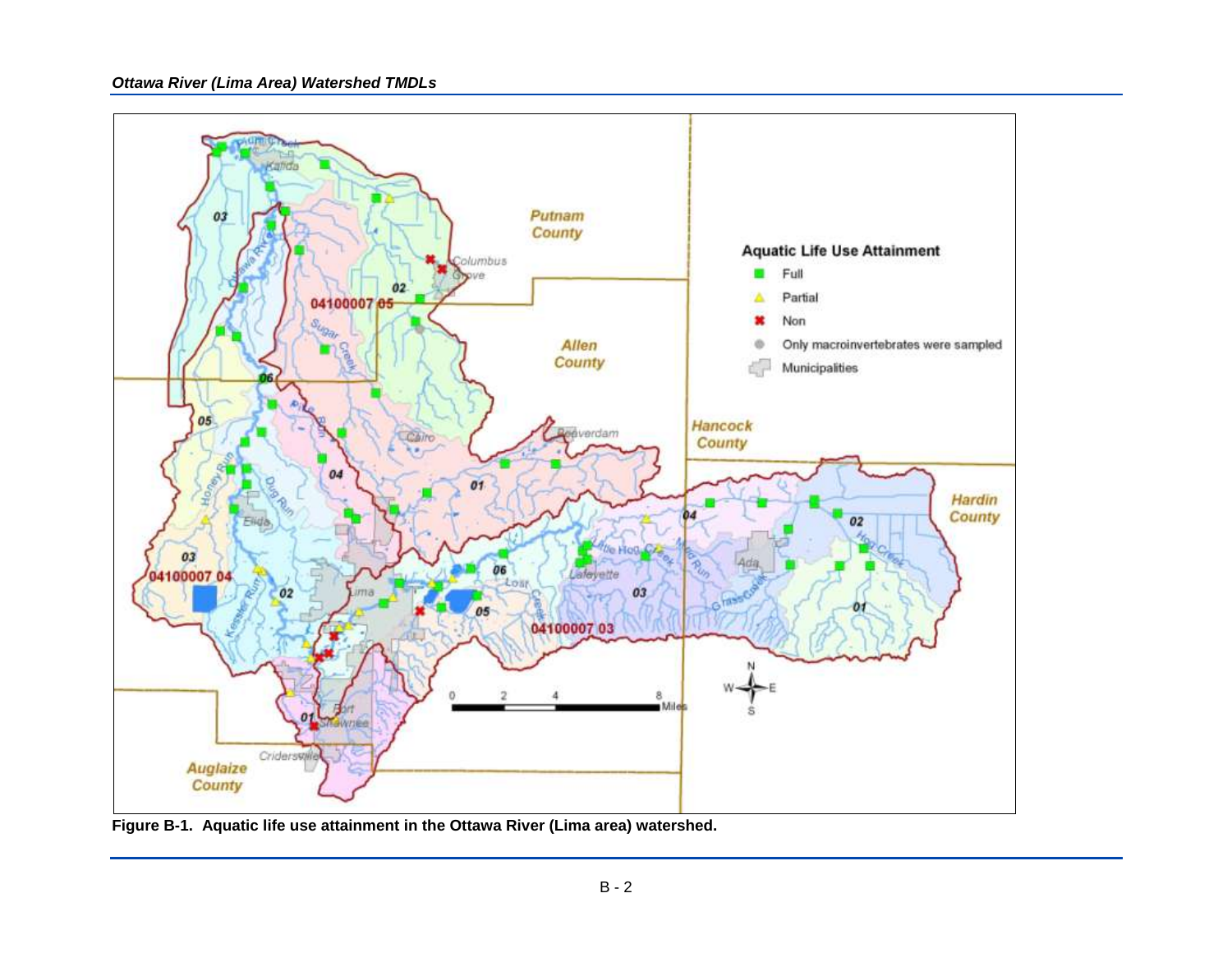|                                      |                  |                   |              |                   | rabic D-1. Aquativ me use attainment table for the Ottawa Kiver (Linia area) watershed. |                                    |                                                                                                                                                                                      |                                                                                                        |  |  |  |
|--------------------------------------|------------------|-------------------|--------------|-------------------|-----------------------------------------------------------------------------------------|------------------------------------|--------------------------------------------------------------------------------------------------------------------------------------------------------------------------------------|--------------------------------------------------------------------------------------------------------|--|--|--|
| <b>River Miles</b><br>Fish / Invert. | <b>IBI</b>       | <b>Mlwb</b>       | <b>ICI</b>   | QHEI <sup>a</sup> | Landmark                                                                                | <b>Attainment</b><br><b>Status</b> | Cause(s) $1$                                                                                                                                                                         | Source(s) $2$                                                                                          |  |  |  |
| Ottawa River main stem               |                  | $(04-200)$        |              |                   | Eastern Corn Belt Plains (ECBP)<br><b>Warmwater Habitat (WWH)</b>                       |                                    |                                                                                                                                                                                      |                                                                                                        |  |  |  |
| 46.1 $\frac{W}{46.0}$                | 37 <sup>ns</sup> | 8.7               | 48           | 81.0              | Thayer Rd.                                                                              | <b>FULL</b>                        | <b>NA</b>                                                                                                                                                                            | <b>NA</b>                                                                                              |  |  |  |
| 44.3 $W$                             | 39 <sup>ns</sup> | 9.4               | 46           | 70.0              | Fetter Rd.                                                                              | <b>FULL</b>                        | <b>NA</b>                                                                                                                                                                            | <b>NA</b>                                                                                              |  |  |  |
| $43.4^{\rm W}$ / 43.45               | $35*$            | 8.6               | $VG^b$       | 59.5              | Dst. Metzger Dam                                                                        | <b>PARTIAL</b>                     | Low flow alteration<br>Nutrient/eutrophication biol.<br>indicators<br><b>Nutrients</b>                                                                                               | Flow alteration from<br>water diversions<br>Impoundment<br>Crop production with<br>subsurface drainage |  |  |  |
| 42.5 $B$                             | $32*$            | 9.0               | 38           | 61.3              | <b>PARTIAL</b><br>Dst. Roush Rd.                                                        |                                    | Low flow alteration]<br>Nutrient/eutrophication biol.<br>indicators<br><b>Nutrients</b><br>D.O. (low, range)                                                                         | Flow alteration from<br>water diversions<br>Impoundment<br>Crop production with<br>subsurface drainage |  |  |  |
| $41.3$ $^{W}/41.2$                   | 44               | 9.1               | 44           | 71.3              | <b>FULL</b><br>Sugar St.<br><b>NA</b>                                                   |                                    |                                                                                                                                                                                      | <b>NA</b>                                                                                              |  |  |  |
| 40.1 $W$                             | $35*$            | 8.7               | 40           | 69.5              | Dst. Lovers Lane<br>Dam (dst. CSO)                                                      | <b>PARTIAL</b>                     | Nutrient/eutrophication biol.<br>indicators<br><b>Nutrients</b><br>D.O. (range)                                                                                                      | Storm sewer overflows<br>CSOs                                                                          |  |  |  |
| $39.6$ <sup>W</sup> /39.67           | 37 <sup>ns</sup> | 9.3               | 46           | 71.5              | Dst. Elm St. Dam                                                                        | <b>FULL</b>                        | <b>NA</b>                                                                                                                                                                            | <b>NA</b>                                                                                              |  |  |  |
| $38.6^{B}$ / 38.65                   | 39 <sup>ns</sup> | 8.0 <sup>ns</sup> | Low<br>Fair* | 46.5              | Collett St./ Erie RR<br>Dam pool                                                        | <b>PARTIAL</b>                     | Direct habitat alteration<br>Nutrient/eutrophication biol.<br>indicators<br>Organic enrichment<br>(sewage) biol. indicators<br>D.O. (low, range)                                     | Impoundment<br>CSOs                                                                                    |  |  |  |
| $37.9W$                              | $35*$            | 9.3               | $20*$        | 74.0              | Dst. Erie RR Dam<br>Ust. Lima WWTP                                                      | <b>PARTIAL</b>                     | Nutrient/eutrophication biol.<br>indicators<br>D.O. (range)<br>Organic enrichment<br>(sewage) biol. indicators<br><b>Nutrients</b><br>Other anthropomorphic<br>substrate alterations | CSO <sub>s</sub><br>Impoundment<br>Historic bottom deposits<br>(petroleum from legacy<br>pollution)    |  |  |  |
| $37.4$ <sup>W</sup> /37.55           | $34*$            | 9.0               | $20*$        | 71.8              | Dst. Lima WWTP                                                                          | <b>PARTIAL</b>                     | Nutrient/eutrophication biol.<br>indicators<br>Ammonia-N<br><b>Nutrients</b>                                                                                                         | Municipal point source<br>discharges<br>CSOs                                                           |  |  |  |

| Table B-1. Aquatic life use attainment table for the Ottawa River (Lima area) watershed. |  |
|------------------------------------------------------------------------------------------|--|
|------------------------------------------------------------------------------------------|--|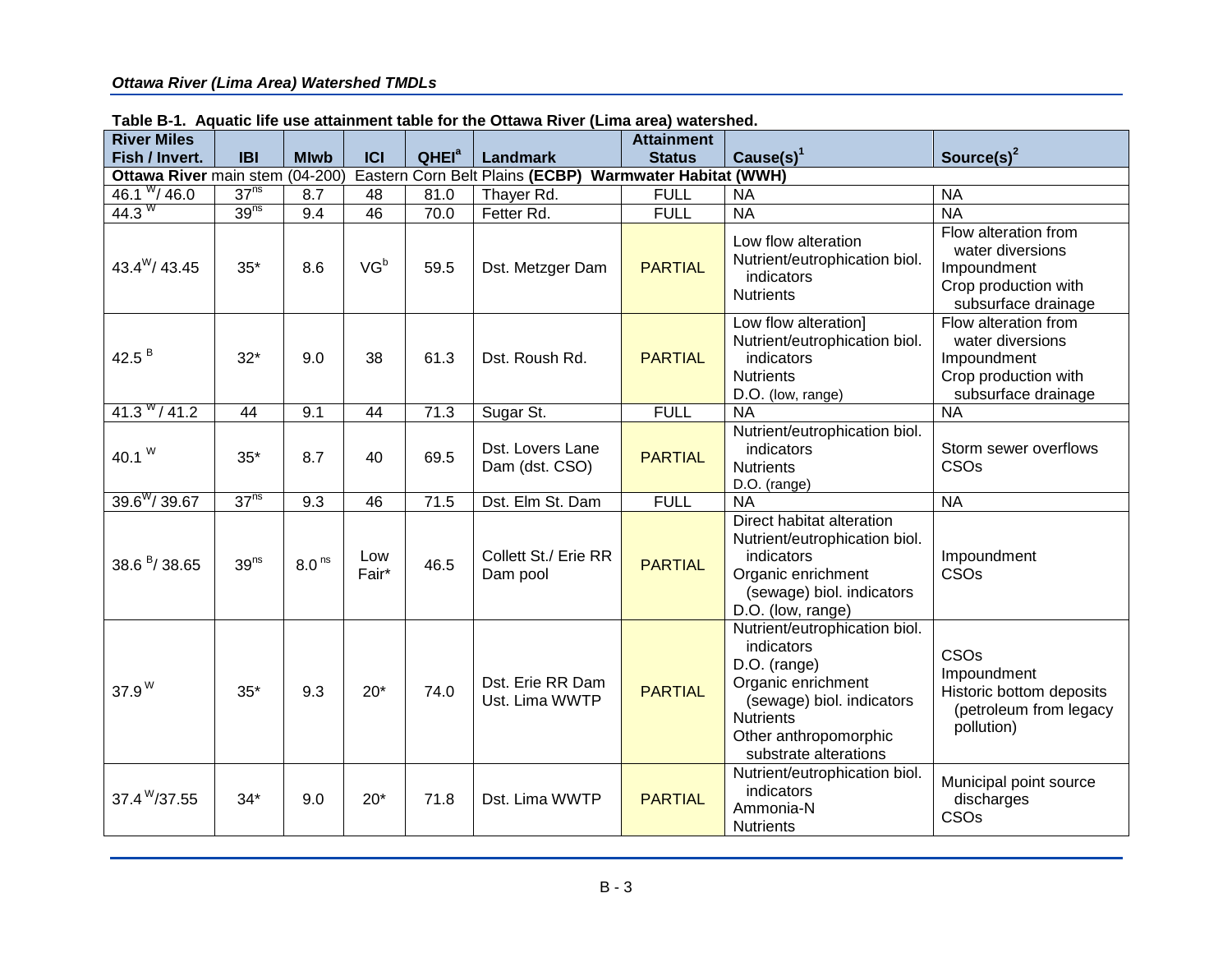| <b>River Miles</b>         |                  |                   |                  |                          |                                                                   | <b>Attainment</b> |                                                                                                                                          |                                                                                                                           |
|----------------------------|------------------|-------------------|------------------|--------------------------|-------------------------------------------------------------------|-------------------|------------------------------------------------------------------------------------------------------------------------------------------|---------------------------------------------------------------------------------------------------------------------------|
| Fish / Invert.             | <b>IBI</b>       | <b>Mlwb</b>       | ICI              | <b>QHEI</b> <sup>a</sup> | Landmark                                                          | <b>Status</b>     | Cause $(s)^1$                                                                                                                            | Source(s) <sup>2</sup>                                                                                                    |
| 37.0 <sup>W</sup>          | $31*$            | $7.7*$            | $20*$            | 70.3                     | Dst. Husky<br>Refinery                                            | <b>NON</b>        | Nutrient/eutrophication biol.<br>indicators<br>Ammonia-N<br>Excess algae<br><b>Nutrients</b><br>Chronic toxicity<br>(impairment unknown) | Municipal point source<br>discharge (upst.)<br>Industrial point source<br>discharge<br>Source unknown                     |
| $36.1W$                    | $31*$            | $7.7*$            | $26*$            | 77.3                     | Dst. PCS Nitrogen                                                 | <b>NON</b>        | <b>Nutrients</b><br>Ammonia-N<br>Nutrient/eutrophication biol.<br>indicators<br>D.O. (range)<br>Chronic toxic. (impairment<br>unknown)   | Municipal point source<br>discharge (upst.)<br>Industrial point source<br>discharges<br>Source unknown                    |
| $34.6^{\rm W}$ /<br>34.55  | 29*              | $7.3*$            | 36               | 69.3                     | Adj. Westfield Dr.<br>(Shawnee CC /<br>dst. major<br>dischargers) | <b>PARTIAL</b>    | Nutrient/eutrophication biol.<br>indicators<br><b>Nutrients</b><br>D.O. (low, range)<br>Chronic toxicity<br>(impairment unknown)         | Municipal point source<br>discharge (upst.)<br>Industrial point source<br>discharges<br>Source unknown                    |
| 31.1 <sup>B</sup> / 30.75  | $31*$            | 8.3               | 38               | 60.0                     | Elm St. / Dst.<br>Shawnee WWTP                                    | <b>PARTIAL</b>    | Nutrient/eutrophication biol.<br>indicators<br>D.O. (low, range)<br><b>Nutrients</b><br>Organic enrichment<br>(sewage) biol. indicators  | SSOs<br>Municipal point source<br>discharge (upst.)<br>Industrial point source<br>discharges<br>Urban runoff/storm sewers |
| 29.3 <sup>W</sup>          | $33*$            | 8.3               | 38               | 69.5                     | Copus Rd.<br><b>PARTIAL</b>                                       |                   | Nutrient/eutrophication biol.<br>indicators<br><b>Nutrients</b><br>Organic enrichment<br>(sewage) biol. indicators                       | SSOs<br>Municipal point source<br>discharge (upst.)<br>Industrial point source<br>discharges                              |
| $28.9B$ / 28.85            | $32*$            | 9.1               | 32 <sup>ns</sup> | 78.0                     | SR 81 / Allentown<br>Dam Pool                                     | <b>PARTIAL</b>    | Nutrient/eutrophication biol.<br>indicators<br><b>Nutrients</b><br>Fish-passage barrier                                                  | SSOs<br>Municipal point source<br>discharge<br>Dam or impoundment                                                         |
| $25.8$ $\frac{W}{25.75}$   | $\overline{42}$  | 8.2 <sup>ns</sup> | 40               | 63.5                     | Piquad Rd.                                                        | <b>FULL</b>       | <b>NA</b>                                                                                                                                | <b>NA</b>                                                                                                                 |
| $24.1$ $W/24.11$           | 38 <sup>ns</sup> | 9.2               | $\overline{48}$  | 68.3                     | Dst. Elida WWTP                                                   | <b>FULL</b>       | <b>NA</b>                                                                                                                                | <b>NA</b>                                                                                                                 |
| $22.1^{\mathrm{W}}$ / 22.2 | 43               | 8.2 <sup>ns</sup> | $\overline{42}$  | 54.3                     | Neff Rd./ recovery                                                | <b>FULL</b>       | <b>NA</b>                                                                                                                                | <b>NA</b>                                                                                                                 |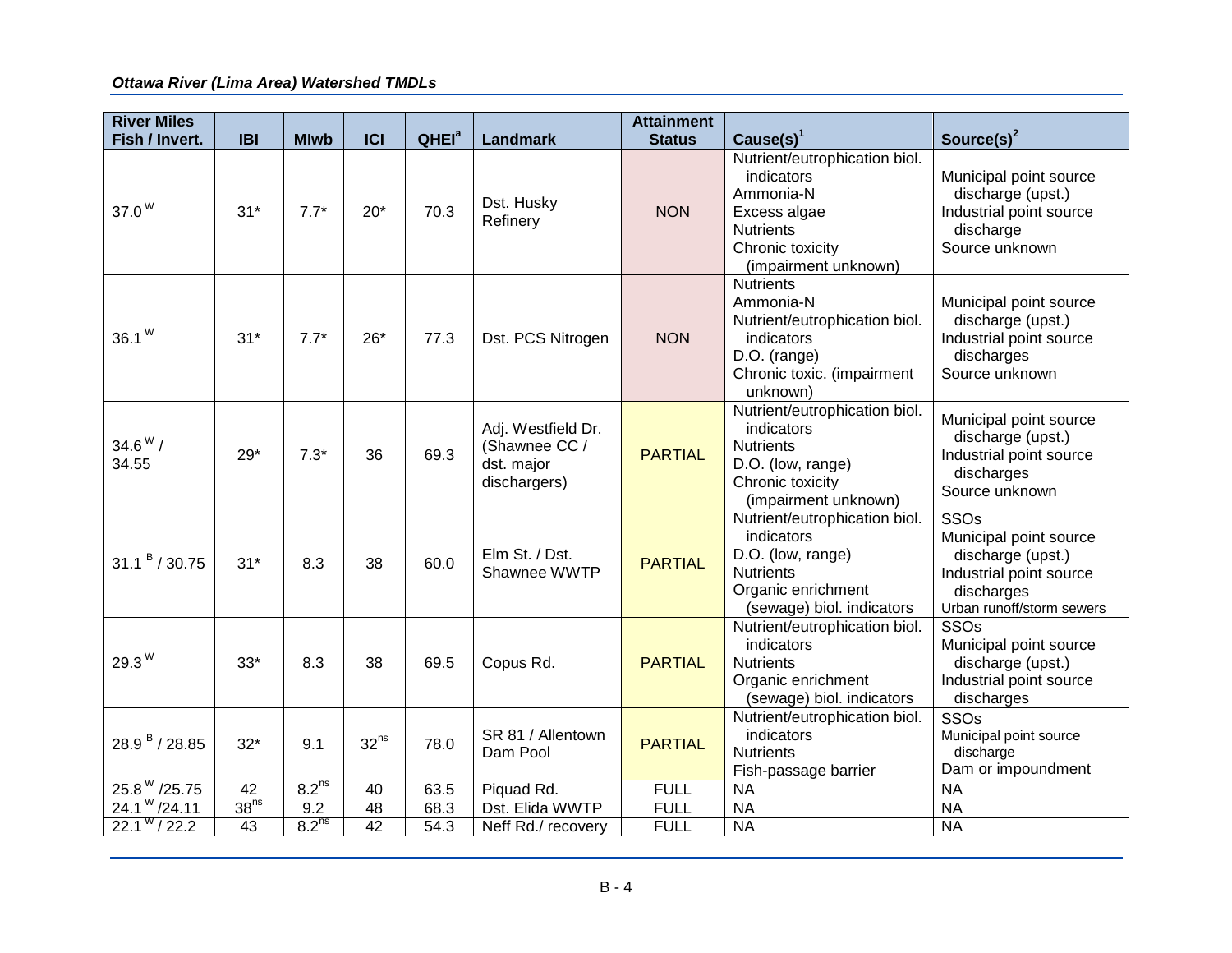| <b>River Miles</b>                        |                          |             |                         |                   |                                                                           | <b>Attainment</b> |                                                                                                                                  |                                             |
|-------------------------------------------|--------------------------|-------------|-------------------------|-------------------|---------------------------------------------------------------------------|-------------------|----------------------------------------------------------------------------------------------------------------------------------|---------------------------------------------|
| Fish / Invert.                            | <b>IBI</b>               | <b>Mlwb</b> | <b>ICI</b>              | QHEI <sup>a</sup> | <b>Landmark</b>                                                           | <b>Status</b>     | Cause $(s)$ <sup>1</sup>                                                                                                         | Source(s) $2$                               |
| $18.8^{\mathrm{W}}$ / 18.7                | 41                       | 9.4         | VG                      | 66.0              | Dst. Gomer/Dst.<br>Pike Run / SR 12                                       | <b>FULL</b>       | <b>NA</b>                                                                                                                        | <b>NA</b>                                   |
| Ottawa River main stem                    |                          |             |                         |                   | Huron Erie Lake Plains (HELP) (WWH)                                       |                   |                                                                                                                                  |                                             |
| $15.9$ <sup>W</sup> / 16.0                | $\overline{45}$          | 9.5         | 42                      | 68.8              | @ Rimer / SR 189                                                          | <b>FULL</b>       | <b>NA</b>                                                                                                                        | <b>NA</b>                                   |
| $12.7^{\mathrm{W}}$                       | 43                       | 8.7         | 36                      | 59.5              | Dst. Rimer (CR<br>R <sub>17</sub> )                                       | <b>FULL</b>       | <b>NA</b>                                                                                                                        | <b>NA</b>                                   |
| 8.2 <sup>B</sup> / 7.75                   | 38                       | 9.5         | 50                      | 55.5              | Ust. Sugar Cr.                                                            | <b>FULL</b>       | <b>NA</b>                                                                                                                        | <b>NA</b>                                   |
| 5.6                                       | $\overline{\phantom{a}}$ | $-$         | 46                      | --                | Ust. Kalida off<br><b>SR115</b>                                           | $(FLILL)^c$       | <b>NA</b>                                                                                                                        | <b>NA</b>                                   |
| $3.7^{\rm w}/3.8$                         | 35                       | 8.9         | 50                      | 59.5              | Kalida @ SR 224                                                           | <b>FULL</b>       | <b>NA</b>                                                                                                                        | <b>NA</b>                                   |
| 1.2 <sup>B</sup> / 0.8                    | 44                       | 9.8         | 48                      | 56.0              | Dst. Kalida (CR<br>19)                                                    | <b>FULL</b>       | <b>NA</b>                                                                                                                        | <b>NA</b>                                   |
|                                           |                          |             |                         |                   |                                                                           |                   | Hog Creek (forms Ottawa R. @ confluence of Little Hog Cr.) (04-216) (ECBP) Modified Warmwater Habitat (MWH) (to Hardin Co. line) |                                             |
| $13.4^{H}$ / 13.42                        | 40                       | <b>NA</b>   | H Fair                  | 20.0              | <b>At TR 85</b>                                                           | <b>FULL</b>       | <b>NA</b>                                                                                                                        | <b>NA</b>                                   |
| 10.8 W / 10.77                            | $\overline{32}$          | 6.2         | H Fair                  | 24.0              | <b>CR 65</b>                                                              | <b>FULL</b>       | <b>NA</b>                                                                                                                        | <b>NA</b>                                   |
| $8.7^{\rm W}$ / 8.72                      | 36                       | 8.1         | 32                      | 45.0              | SR 235 (dst. Ada<br>inputs from Grass<br>$Cr.$ )                          | <b>FULL</b>       | <b>NA</b>                                                                                                                        | <b>NA</b>                                   |
| $6.7^{\rm W}$ / 6.6                       | 30                       | 7.9         | 32                      | 55.3              | St. Paul Rd. (TR<br>25)                                                   | <b>FULL</b>       | <b>NA</b>                                                                                                                        | <b>NA</b>                                   |
| Hog Creek (04-216) (ECBP) (WWH) confirmed |                          |             |                         |                   |                                                                           |                   |                                                                                                                                  |                                             |
| $3.8^{\rm W}$ / 3.9                       | $24*$                    | $5.7*$      | 46                      | 63.5              | Pevee Rd.                                                                 | <b>PARTIAL</b>    | Nutrient/eutrophication biol.<br>indicators<br><b>Nutrients</b><br>Sedimentation                                                 | Crop production with<br>subsurface drainage |
| $0.3^{W}$ / 0.1                           | 39 <sup>ns</sup>         | 8.5         | 48                      | 69.5              | Swaney Rd.<br>(mouth)                                                     | <b>FULL</b>       | <b>NA</b>                                                                                                                        | <b>NA</b>                                   |
| UT to Hog Creek (@ RM 13.71)              |                          |             | $(04-263)$              | (ECBP)            |                                                                           |                   | Modified Warmwater Habitat (MWH <sup>d</sup> ) Recommended <sup>e</sup>                                                          |                                             |
| $0.50^{\text{H}}$ / 0.52                  | $\overline{36}$          | <b>NA</b>   | H Fair                  | 20.0              | <b>TR 50</b>                                                              | <b>FULL</b>       | <b>NA</b>                                                                                                                        | <b>NA</b>                                   |
|                                           |                          |             |                         |                   | Lord Ditch (04-220) (ECBP) Modified Warmwater Habitat (MWH) Recommended   |                   |                                                                                                                                  |                                             |
| $1.2^{H}/-$                               | 32                       | <b>NA</b>   | $\mathbb{L} \mathbb{L}$ | 36.0              | <b>CR 50</b>                                                              | $($ FULL $)^c$    | $N_A$                                                                                                                            | <b>NA</b>                                   |
| Fitzhugh Ditch (04-219)                   |                          |             |                         |                   | (ECBP) Modified Warmwater Habitat (MWH) Recommended                       |                   |                                                                                                                                  |                                             |
| $0.2^{\text{H}}$ / 0.4                    | 32                       | <b>NA</b>   | H Fair                  | 23.0              | CR 65                                                                     | <b>FULL</b>       | <b>NA</b>                                                                                                                        | <b>NA</b>                                   |
|                                           |                          |             |                         |                   | No. 28 Ditch (04-218) (ECBP) Modified Warmwater Habitat (MWH) Recommended |                   |                                                                                                                                  |                                             |
| $0.4^{\,H}$ / 0.37                        | $\overline{36}$          | <b>NA</b>   | H Fair                  | 18.0              | <b>CR 65</b>                                                              | <b>FULL</b>       | <b>NA</b>                                                                                                                        | <b>NA</b>                                   |
| Grass Creek (04-217)                      |                          | (ECBP)      |                         |                   | Modified Warmwater Habitat (MWH) Recommended                              |                   |                                                                                                                                  |                                             |
| $3.1^{\frac{H}{2}}$ / 2.57                | 30                       | <b>NA</b>   | H Fair                  | 39.8              | CR 65/44 (ust.                                                            | <b>FULL</b>       | <b>NA</b>                                                                                                                        | <b>NA</b>                                   |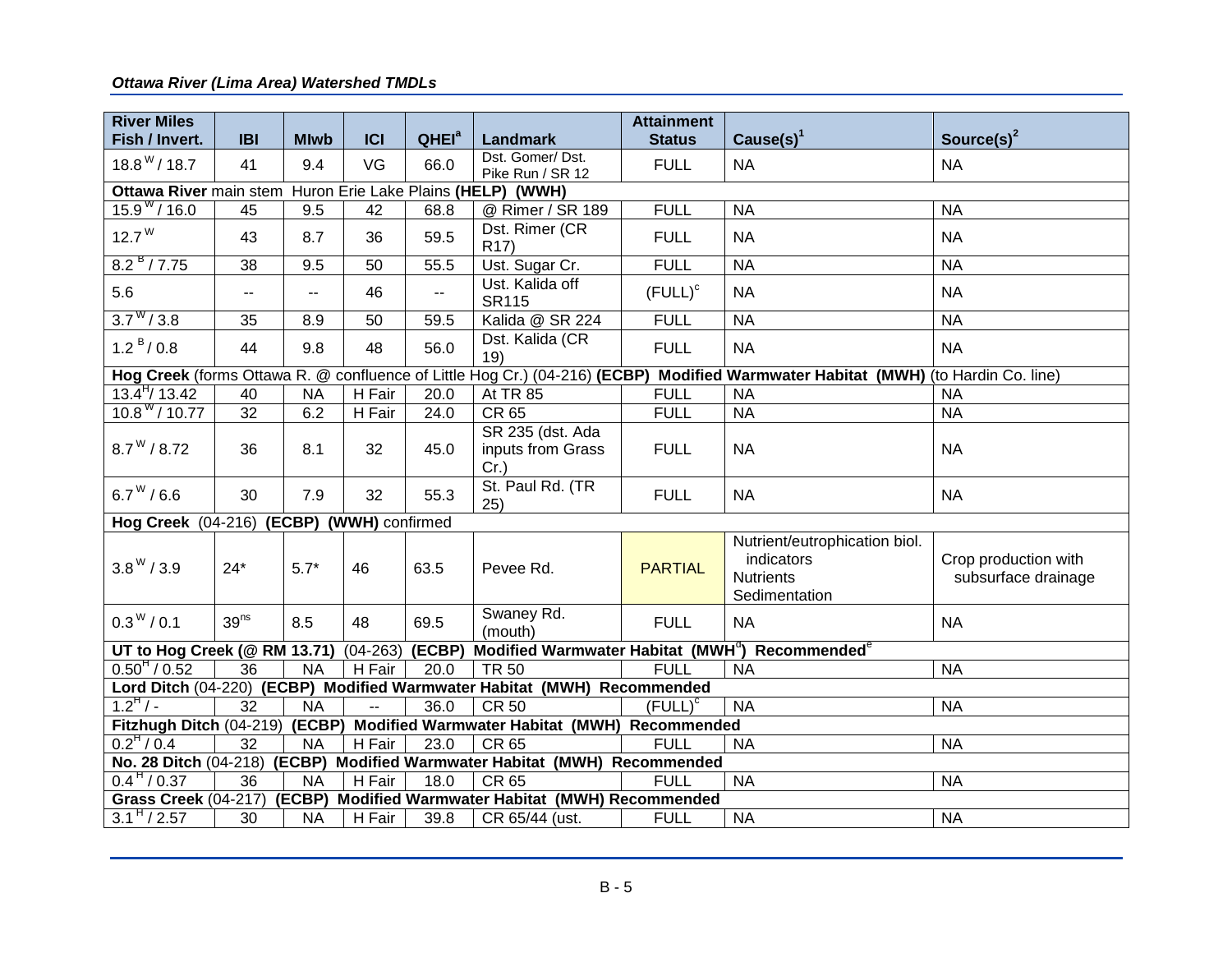| <b>River Miles</b><br>Fish / Invert.      |                  |                 | <b>ICI</b>       |                   |                                                                      | <b>Attainment</b> |                                                                                          |                                                                                                                               |
|-------------------------------------------|------------------|-----------------|------------------|-------------------|----------------------------------------------------------------------|-------------------|------------------------------------------------------------------------------------------|-------------------------------------------------------------------------------------------------------------------------------|
|                                           | <b>IBI</b>       | <b>Mlwb</b>     |                  | QHEI <sup>a</sup> | Landmark<br>Ada)                                                     | <b>Status</b>     | Cause $(s)^1$                                                                            | Source(s) $2$                                                                                                                 |
| $1.2^{\,H}$                               | 30               | <b>NA</b>       | <b>MG</b>        | 51.0              | CR 65 (dst. Ada)                                                     | <b>FULL</b>       | <b>NA</b>                                                                                | <b>NA</b>                                                                                                                     |
| (ECBP) (WWH)<br>Little Hog Creek (04-221) |                  |                 |                  |                   |                                                                      |                   |                                                                                          |                                                                                                                               |
| $3.6^{\,H}$ / 3.62                        | $30*$            | <b>NA</b>       | MG <sup>ns</sup> | 50.5              | Pevee Rd.                                                            | <b>PARTIAL</b>    | Direct habitat alteration<br>Sedimentation<br>Total suspended solids<br><b>Nutrients</b> | Crop production with<br>subsurface drainage<br>Streambank<br>destabilization (erosion<br>from riparian vegetation<br>removal) |
| $0.6^{\,H}$ / 0.64                        | 38 <sup>ns</sup> | <b>NA</b>       | Good             | 55.5              | Dst. Lafayette<br>WWTP/Swaney<br>Rd.                                 | <b>FULL</b>       | <b>NA</b>                                                                                | <b>NA</b>                                                                                                                     |
| $0.3^{\,H}$ / 0.64                        | 39 <sup>ns</sup> | 8.7             | 46               | 60.5              | Dst. Lafayette (SR<br>81)                                            | <b>FULL</b>       | <b>NA</b>                                                                                | <b>NA</b>                                                                                                                     |
| Mud Run (04-222) (ECBP) (WWH) Confirmed   |                  |                 |                  |                   |                                                                      |                   |                                                                                          |                                                                                                                               |
| $0.3^{\,H}$ / 0.64                        | 36 <sup>ns</sup> | <b>NA</b>       | Low<br>Fair*     | 39.3              | Dst. Bluffton<br>Bentley Rd.                                         | <b>PARTIAL</b>    | Organic enrichment<br>(sewage) biol. indicators<br>$D.O.$ (low)<br><b>Nutrients</b>      | <b>HSTS</b>                                                                                                                   |
|                                           |                  |                 |                  |                   | UT to Little Hog Creek (@ RM 0.47) (04-294) (ECBP) (WWH) Recommended |                   |                                                                                          |                                                                                                                               |
| $0.3^{\,H}$ / 0.1                         | 40               | <b>NA</b>       | Good             | 51.5              | Napoleon Rd.                                                         | <b>FULL</b>       | <b>NA</b>                                                                                | <b>NA</b>                                                                                                                     |
|                                           |                  |                 |                  |                   | Lost Creek (04-214) (ECBP) (MWH) Recommended (RM 4 to > 0.35)        |                   |                                                                                          |                                                                                                                               |
| $3.6$ <sup>H</sup> / 3.56                 | 32               | <b>NA</b>       | Fair             | 33.0              | Mumaugh Rd.                                                          | <b>FULL</b>       | <b>NA</b>                                                                                | <b>NA</b>                                                                                                                     |
| $1.7^{\,H}$                               | $\overline{30}$  | $\overline{NA}$ | H Fair           | 40.0              | <b>Fenway Drive</b>                                                  | <b>FULL</b>       | <b>NA</b>                                                                                | <b>NA</b>                                                                                                                     |
|                                           |                  |                 |                  |                   | Lost Creek (04-214) (ECBP) (WWH) Recommended (RM 0.35 - mouth)       |                   |                                                                                          |                                                                                                                               |
| 0.3 <sup>H</sup>                          | 36 <sup>ns</sup> | <b>NA</b>       | Good             | 72.0              | E. High St (Lower<br>Reservoir Rd.)                                  | <b>FULL</b>       | <b>NA</b>                                                                                | <b>NA</b>                                                                                                                     |
|                                           |                  |                 |                  |                   | UT to Lost Creek @ RM 1.15 (04-249) (ECBP) (MWH) Recommended         |                   |                                                                                          |                                                                                                                               |
| $0.6^{\,H}$ / 0.62                        | 28               | <b>NA</b>       | VP*              | 43.0              | Bryn Mawr Ave.                                                       | <b>NON</b>        | Fish kills<br><b>Nutrients</b><br>Organic enrichment<br>(sewage) biol. indicators        | Other spill related<br>impacts<br>Urban runoff/ storm<br>sewers                                                               |
| Zurmehly Creek (04-261) (ECBP) (WWH)      |                  |                 |                  |                   |                                                                      |                   |                                                                                          |                                                                                                                               |
| $0.1^{\,H}$ / 0.03                        | $30*$            | <b>NA</b>       | H<br>Fair*       | 65.0              | Ust. Ft. Amanda<br>Rd.                                               | <b>NON</b>        | <b>Nutrients</b><br>Sedimentation<br>Unknown                                             | Urban runoff/storm<br>sewers<br>Source unknown                                                                                |
|                                           |                  |                 |                  |                   | Little Ottawa River (04-213) (ECBP) (MWH) (Headwaters to RM 4.54)    |                   |                                                                                          |                                                                                                                               |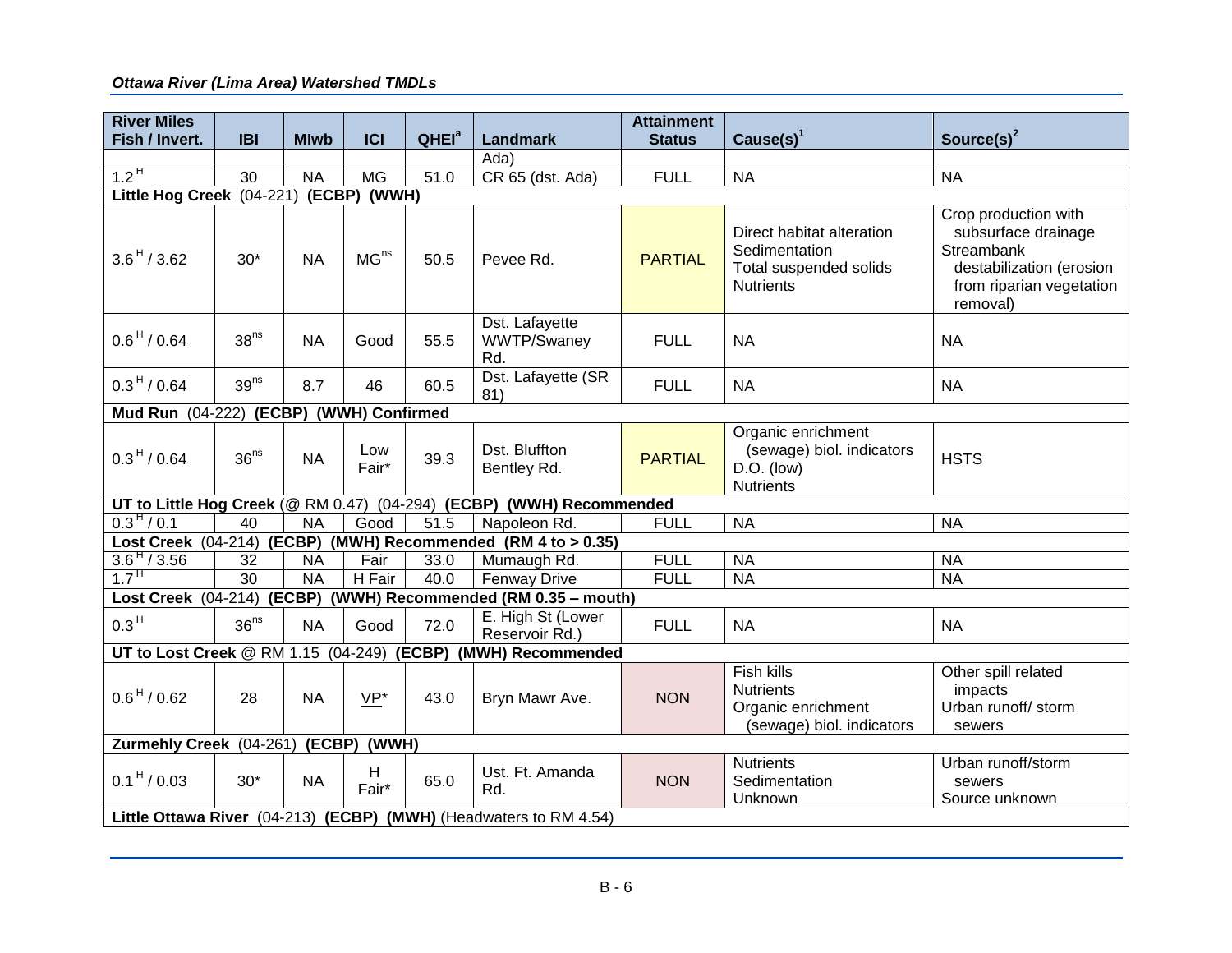| <b>River Miles</b><br>Fish / Invert.                                | <b>IBI</b> |             | <b>ICI</b>       | QHEI <sup>a</sup> |                                   | <b>Attainment</b> |                                                 |                                               |
|---------------------------------------------------------------------|------------|-------------|------------------|-------------------|-----------------------------------|-------------------|-------------------------------------------------|-----------------------------------------------|
|                                                                     |            | <b>Mlwb</b> |                  |                   | <b>Landmark</b>                   | <b>Status</b>     | Cause $(s)^1$                                   | Source(s) <sup>2</sup>                        |
|                                                                     |            |             | Low              |                   | Old S. Dixie                      |                   | Organic enrichment<br>(sewage) biol. indicators | Unspecified domestic<br>waste from pipe break |
| $5.5^{\,H}$                                                         | 26         | <b>NA</b>   | Fair*            | 57.0              | Highway                           | <b>PARTIAL</b>    | <b>Nutrients</b>                                | (small train derailment)                      |
|                                                                     |            |             |                  |                   |                                   |                   | <b>BOD</b>                                      | Package plant                                 |
| Little Ottawa River (04-213) (ECBP) (WWH)<br>$(RM < 4.54$ to mouth) |            |             |                  |                   |                                   |                   |                                                 |                                               |
|                                                                     |            |             |                  |                   |                                   |                   |                                                 | <b>HSTS</b>                                   |
|                                                                     |            |             |                  |                   | Ft. Shawnee Rd. /                 |                   | Organic enrichment                              | Urban runoff/ storm                           |
| $4.5^{\,H}$ / 4.45                                                  | $28*$      | <b>NA</b>   | High<br>Fair*    | 67.0              | Dst. Cridersville                 | <b>NON</b>        | (sewage) biol. indicators                       | sewers                                        |
|                                                                     |            |             |                  |                   | <b>WWTP</b>                       |                   | <b>Nutrients</b>                                | Municipal point source                        |
|                                                                     |            |             |                  |                   |                                   |                   |                                                 | discharge                                     |
|                                                                     |            |             |                  |                   |                                   |                   | Organic enrichment                              | <b>HSTS</b>                                   |
|                                                                     |            |             |                  |                   | Zurmehly Rd. /                    |                   | (sewage) biol. indicators                       | Urban runoff/ storm                           |
| $1.1^{\,H}$ / 1.85                                                  | $26*$      | <b>NA</b>   | MG <sup>ns</sup> | 69.3              | Breese Rd.                        | <b>PARTIAL</b>    | <b>Nutrients</b>                                | sewers                                        |
|                                                                     |            |             |                  |                   |                                   |                   | Direct habitat alteration                       | Historic channelization                       |
|                                                                     |            |             |                  |                   |                                   |                   | Organic enrichment                              | upst.<br>SSOs                                 |
| 0.1 / 0.03                                                          | $22*$      | <b>NA</b>   | Good             | 66.8              | Ust. Ft. Amanda                   | <b>PARTIAL</b>    | (sewage) biol. indicators                       | Urban runoff/ storm                           |
|                                                                     |            |             |                  |                   | Rd.                               |                   | <b>Nutrients</b>                                | sewers                                        |
| Honey Run (04-209) (HELP) (MWH) Recommended                         |            |             |                  |                   |                                   |                   |                                                 |                                               |
|                                                                     |            |             |                  |                   |                                   |                   |                                                 | Crop production with                          |
| $3.6^{\,H}$ / 3.58                                                  | 26         | <b>NA</b>   | Low<br>Fair*     | 41.0              | Cremeans Rd.                      | <b>PARTIAL</b>    | <b>Nutrients</b>                                | subsurface drainage                           |
|                                                                     |            |             |                  |                   |                                   |                   | D.O. (low, range)<br>Direct habitat alteration  | Channelization (county                        |
|                                                                     |            |             |                  |                   |                                   |                   |                                                 | stream maintenance)                           |
| Honey Run (04-209) (HELP) (WWH) Confirmed                           |            |             |                  |                   |                                   |                   |                                                 |                                               |
| $0.9^{\,H}$ / 1.1                                                   | 30         | <b>NA</b>   | Good             | 46.5              | Wapak Rd.                         | <b>FULL</b>       | <b>NA</b>                                       | <b>NA</b>                                     |
| Dug Run (04-210) (HELP) (WWH) Confirmed                             |            |             |                  |                   |                                   |                   |                                                 |                                               |
| $0.2^{\,H}$ / 0.19                                                  | 40         | <b>NA</b>   | Good             | 65.0              | At Dutch Hollow Rd.               | <b>FULL</b>       | <b>NA</b>                                       | <b>NA</b>                                     |
| <b>Beaver Run (04-293)</b>                                          |            | (HELP)      |                  | (WWH) Confirmed   |                                   |                   |                                                 |                                               |
| $0.5^{\,H}$ / 0.51                                                  | 30         | <b>NA</b>   | Good             | 42.5              | At Dutch Hollow<br>Rd.            | <b>FULL</b>       | <b>NA</b>                                       | <b>NA</b>                                     |
| Pike Run (04-208) (HELP) (MWH) Confirmed                            |            |             |                  |                   |                                   |                   |                                                 |                                               |
| $8.3^{H} / 8.5$                                                     | 24         | <b>NA</b>   | H Fair           | 51.0              | Ust. American<br><b>Bath WWTP</b> | <b>FULL</b>       | <b>NA</b>                                       | <b>NA</b>                                     |
| $7.6^{\,H}$ / $7.56$                                                | 20         | <b>NA</b>   | H Fair           | 58.0              | Cole Rd.<br>(Dst. WWTP)           | <b>FULL</b>       | <b>NA</b>                                       | <b>NA</b>                                     |
| $4.6^{\,H}$ / 4.61                                                  | 26         | <b>NA</b>   | Good             | 38.5              | State Rd.                         | <b>FULL</b>       | <b>NA</b>                                       | <b>NA</b>                                     |
| $0.8^{\,H}$ / 0.84                                                  | 30         | <b>NA</b>   | H Fair           | 41.0              | Lima Gomer Rd.                    | <b>FULL</b>       | NA.                                             | <b>NA</b>                                     |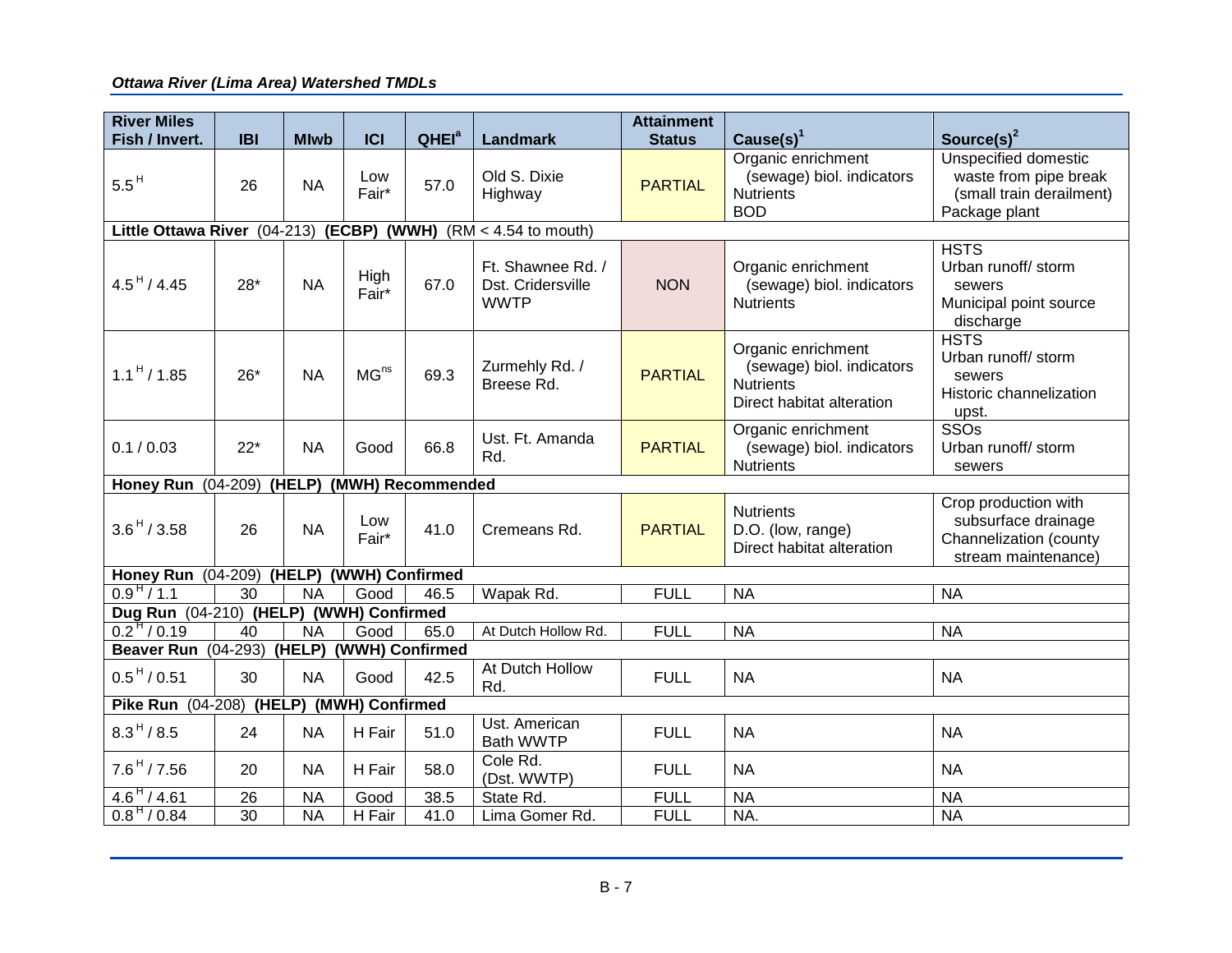| <b>River Miles</b>                                |                  |                                                                         |                  |                   |                                                                  | <b>Attainment</b>        |                                                                                                                                                            |                                                               |  |  |
|---------------------------------------------------|------------------|-------------------------------------------------------------------------|------------------|-------------------|------------------------------------------------------------------|--------------------------|------------------------------------------------------------------------------------------------------------------------------------------------------------|---------------------------------------------------------------|--|--|
| Fish / Invert.                                    | <b>IBI</b>       | <b>Mlwb</b>                                                             | <b>ICI</b>       | QHEI <sup>a</sup> | Landmark                                                         | <b>Status</b>            | $Cause(s)^1$                                                                                                                                               | Source(s) $2$                                                 |  |  |
| Leatherwood Ditch (04-207) (HELP) (WWH) Confirmed |                  |                                                                         |                  |                   |                                                                  |                          |                                                                                                                                                            |                                                               |  |  |
| $0.5^{\frac{1}{1}}$ / 0.48                        | 36               | <b>NA</b>                                                               | Good             | 30.5              | State Rd.                                                        | <b>FULL</b>              | <b>NA</b>                                                                                                                                                  | <b>NA</b>                                                     |  |  |
| Sugar Creek (04-203)                              |                  | (ECBP) Confirmed (Headwaters to dst. SR 65 - RM 17.0) (MWH) Recommended |                  |                   |                                                                  |                          |                                                                                                                                                            |                                                               |  |  |
| 26.0 <sup>H</sup>                                 | 24               | <b>NA</b>                                                               | H Fair           | 44.3              | Napoleon Rd.                                                     | <b>FULL</b>              | <b>NA</b>                                                                                                                                                  | <b>NA</b>                                                     |  |  |
| $23.9^{\,H}$ / 23.85                              | 26               | <b>NA</b>                                                               | H Fair           | 51.0              | Thayer Rd.                                                       | <b>FULL</b><br><b>NA</b> |                                                                                                                                                            | <b>NA</b>                                                     |  |  |
| $20.1H$ /20.05                                    | $\overline{26}$  | <b>NA</b>                                                               | Good             | 45.5              | Stewart Rd.                                                      | <b>FULL</b>              | <b>NA</b>                                                                                                                                                  | <b>NA</b>                                                     |  |  |
| Sugar Creek (04-203)                              |                  |                                                                         |                  |                   | (ECBP) Confirmed (Headwaters to dst. SR 65 - RM 17.0) (WWH)      |                          |                                                                                                                                                            |                                                               |  |  |
| $18.2^{\mathrm{W}}$ /18.24                        | 40               | 8.1 <sup>ns</sup>                                                       | MG <sup>ns</sup> | 65.5              | Dst. Bluelick Rd<br>(lower crossing)                             | <b>FULL</b>              | <b>NA</b>                                                                                                                                                  | <b>NA</b>                                                     |  |  |
|                                                   |                  |                                                                         |                  |                   | Sugar Creek (04-203) (HELP) Confirmed (< RM 17.0 to Mouth) (WWH) |                          |                                                                                                                                                            |                                                               |  |  |
| $13.4^{\mathrm{W}}$ / 13.5                        | 38 <sup>ns</sup> | 8.1 <sup>ns</sup>                                                       | 44               | 52.3              | Ust. Old US Rt. 30<br>(Lincoln Highway)                          | <b>FULL</b>              | <b>NA</b>                                                                                                                                                  | <b>NA</b>                                                     |  |  |
| $8.8^{\rm w}/8.55$                                | 40               | 7.1 <sup>ns</sup>                                                       | 40               | 56.0              | St. Rt. 115                                                      | <b>FULL</b>              | <b>NA</b>                                                                                                                                                  | <b>NA</b>                                                     |  |  |
| $3.6^{W}$ / $4.8^{RR}$                            | $\overline{41}$  | 8.8                                                                     | 36               | 45.8              | Co. Rd. Q                                                        | <b>FULL</b>              | <b>NA</b>                                                                                                                                                  | <b>NA</b>                                                     |  |  |
| $0.6^{\rm w}/0.64$                                | 39               | 8.9                                                                     | $\overline{36}$  | 60.9              | Co. Rd. 16-O                                                     | <b>FULL</b>              | <b>NA</b>                                                                                                                                                  | <b>NA</b>                                                     |  |  |
| Rattlesnake Creek (04-204) (HELP) (MWH) Confirmed |                  |                                                                         |                  |                   |                                                                  |                          |                                                                                                                                                            |                                                               |  |  |
| 1.7 <sup>H</sup>                                  | 28               | <b>NA</b>                                                               | Good             | 44.0              | Hofferbert Rd.                                                   | <b>FULL</b>              | <b>NA</b>                                                                                                                                                  | <b>NA</b>                                                     |  |  |
| Plum Creek (04-201) (HELP) Confirmed              |                  |                                                                         |                  | (WWH)             |                                                                  |                          |                                                                                                                                                            |                                                               |  |  |
| $14.9^{\,H}$ / 14.35                              | 26 <sup>ns</sup> | <b>NA</b>                                                               | Good             | 39.5              | <b>TR 11-R/Ust.</b><br><b>Columbus Grove</b>                     | <b>FULL</b>              | <b>NA</b>                                                                                                                                                  | <b>NA</b>                                                     |  |  |
| Plum Creek (04-201) (HELP) Confirmed              |                  |                                                                         |                  | (MWH)             |                                                                  |                          |                                                                                                                                                            |                                                               |  |  |
| $12.9H$ / 12.95                                   | $16*$            | <b>NA</b>                                                               | VP*              | 60.5              | Ust. Columbus<br>Grove WWTP<br>(Wayne St.)                       | <b>NON</b>               | Toxicity (impairment<br>unknown)<br>Fish kill<br>Organic enrichment<br>(sewage) biol. indicators                                                           | CSOs                                                          |  |  |
| $12.1^{H}$ / 12.14                                | $12*$            | <b>NA</b>                                                               | VP*              | 37.5              | Dst. Columbus<br>Grove & WWTP<br>(TR 11)                         | <b>NON</b>               | Nutrient/eutrophication biol.<br>indicators<br>Organic enrichment<br>(sewage) biol. indicators<br>D.O. (low) & CBOD<br>Ammonia (total)<br><b>Nutrients</b> | Municipal point source<br>discharge<br>CSO <sub>s</sub>       |  |  |
| $8.1^{\rm W}$ / 8.12                              | 29               | 8.4                                                                     | $14*$            | 40.0              | TR <sub>O</sub>                                                  | <b>PARTIAL</b>           | <b>Nutrients</b><br>Nutrient/eutrophication biol.<br>indicators<br>$D.O.$ (low)                                                                            | Crop production with<br>subsurface drainage<br>Channelization |  |  |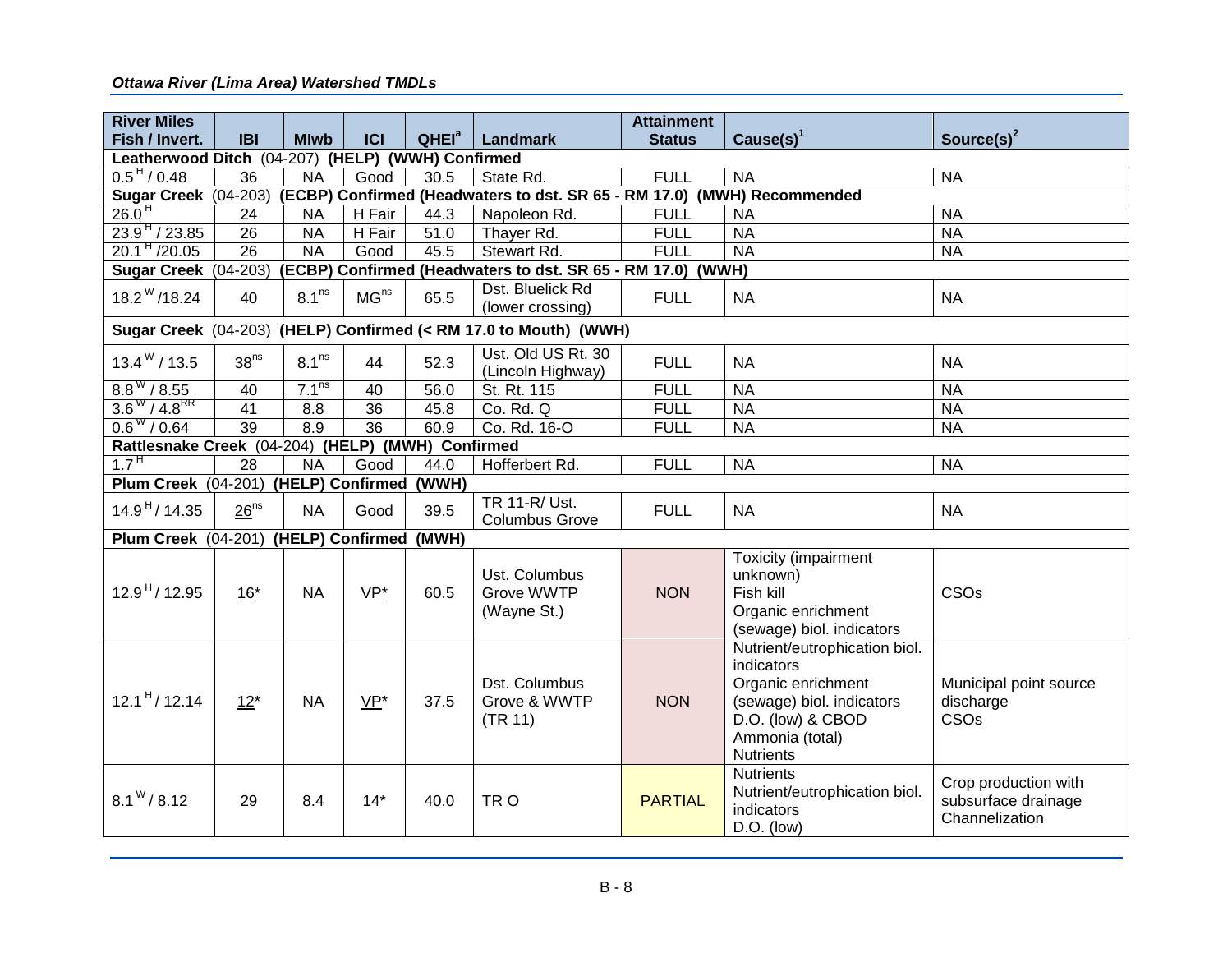| <b>River Miles</b>                                                           |                  |                   |                  |                   |                                                                   | <b>Attainment</b> |                      |                        |  |
|------------------------------------------------------------------------------|------------------|-------------------|------------------|-------------------|-------------------------------------------------------------------|-------------------|----------------------|------------------------|--|
| Fish / Invert.                                                               | <b>IBI</b>       | <b>Mlwb</b>       | <b>ICI</b>       | QHEI <sup>a</sup> | Landmark                                                          | <b>Status</b>     | $Cause(s)^{1}$       | Source(s) <sup>2</sup> |  |
|                                                                              |                  |                   |                  |                   |                                                                   |                   | Sedimentation (sand) |                        |  |
| (HELP) Confirmed<br><b>Plum Creek</b> (04-201)<br>(WWH)                      |                  |                   |                  |                   |                                                                   |                   |                      |                        |  |
| $4.6^{\rm w}/4.62$                                                           | 30 <sup>ns</sup> | 8.8               | 44               | 29.8              | <b>TR M-10</b>                                                    | <b>FULL</b>       | <b>NA</b>            | <b>NA</b>              |  |
| $0.2^{\rm w}/0.19$                                                           | 29 <sup>ns</sup> | 7.7 <sup>ns</sup> | Good             | 51.3              | St. Rt. 114                                                       | <b>FULL</b>       | <b>NA</b>            | <b>NA</b>              |  |
| (HELP) Confirmed (MWH)<br>Sycamore Creek (04-202)                            |                  |                   |                  |                   |                                                                   |                   |                      |                        |  |
| 0.8 <sup>H</sup>                                                             | 28               | <b>NA</b>         | MG.              | 39.0              | Dst. Searfoss Rd.                                                 | <b>FULL</b>       | <b>NA</b>            | <b>NA</b>              |  |
|                                                                              |                  |                   |                  |                   | UT to Sycamore Creek (at RM 0.85) (04-295) (ECBP) Confirmed (MWH) |                   |                      |                        |  |
| 0.26                                                                         | --               | <b>NA</b>         | <b>MG</b>        | $\sim$ $\sim$     | Searfoss Rd.                                                      | $\qquad \qquad -$ | <b>NA</b>            | <b>NA</b>              |  |
| <b>UT to Plum Creek</b> (at RM 7.30) (04-229)                                |                  |                   |                  |                   | (HELP) Confirmed (WWH)                                            |                   |                      |                        |  |
| 0.4 <sup>H</sup>                                                             | 34               | <b>NA</b>         | MG <sup>ns</sup> | 35.3              | TR O west of                                                      | <b>FULL</b>       | <b>NA</b>            | <b>NA</b>              |  |
|                                                                              |                  |                   |                  |                   | CR <sub>13</sub>                                                  |                   |                      |                        |  |
| <b>UT to Ottawa River</b> (at RM 0.70) (04-290)<br>(HELP)<br>Confirmed (WWH) |                  |                   |                  |                   |                                                                   |                   |                      |                        |  |
| 0.4 <sup>H</sup>                                                             | 36               | ΝA                | Good             | 64.5              | <b>TR M-17</b>                                                    | <b>FULL</b>       | <b>NA</b>            | <b>NA</b>              |  |

#### **Ecoregional Biological Criteria**

|                               |       | <b>Eastern Corn Belt Plains (ECBP)</b> |            |            | Huron Erie Lake Plains (HELP) |            |            |            |
|-------------------------------|-------|----------------------------------------|------------|------------|-------------------------------|------------|------------|------------|
| $INDEX - Site Type$           | WWH   | <b>EWH</b>                             | <b>MWH</b> | <b>MWH</b> | <b>WWH</b>                    | <b>EWH</b> | <b>MWH</b> | <b>MWH</b> |
| <b>IBI - Headwaters</b>       | 40    | 50                                     | 24         | Impounded  | 28                            | 50         | 20         | Impounded  |
| <b>IBI</b> - Wading Sites     | 40    | 50                                     | 24         |            | 32                            | 50         | 22         |            |
| <b>IBI</b> - Boat Sites       | 42    | 48                                     | 24         | 30         | 34                            | 48         | 20         | 22         |
| Modified Index of Well-Being  |       |                                        |            |            |                               |            |            |            |
| (Mlwb) - Wading               | > 8.3 | > 9.4                                  | > 6.2      | > 5.8      | > 7.9                         | > 9.4      | > 5.6      |            |
| Modified Index of Well-Being  |       |                                        |            |            |                               |            |            |            |
| (Mlwb) - Boat Sites           | > 8.5 | > 9.6                                  | > 5.8      | > 6.6      | > 8.6                         | > 9.6      | > 5.7      | $\ge 5.7$  |
| Invert. Community Index - ICI | 36    | 46                                     | 22         | 22         | 34                            | 46         | 22         | 22         |

### **Footnotes**

Yellow shading indicates partial attainment; pink shading indicates non-attainment.

- $\frac{1}{2}$  D.O. = dissolved oxygen; CBOD = carbonaceous biological oxygen demand; total P = total phosphorus; BOD = biochemical oxygen demand
- <sup>2</sup> CSOs = combined sewer overflows; SSOs = sanitary sewer overflows; HSTS = home sewage treatment systems
- \* Significant departure from ecoregional biocriteria: poor and very poor results underlined.<br><sup>ns</sup> Noncianificant departure from ecoregional biocriteria for MM/H or EMH (< 4 IBL < 4 ICL
- Nonsignificant departure from ecoregional biocriteria for WWH or EWH (< 4 IBI, < 4 ICI, or < 0.5 MIwb units).

NA Not applicable to headwater streams  $( $20 \text{ mi.}^2$ ).$ 

- <sup>a</sup> Quality Habitat Evaluation Index (QHEI) values based on Ohio EPA (1989).
- <sup>b</sup> Narrative evaluation used in lieu of ICI (E= Exceptional; VG= Very Good; G= Good; MG= Marginally Good; LF= Low Fair; F= Fair; HF= High Fair; P= Poor; VP= Very Poor).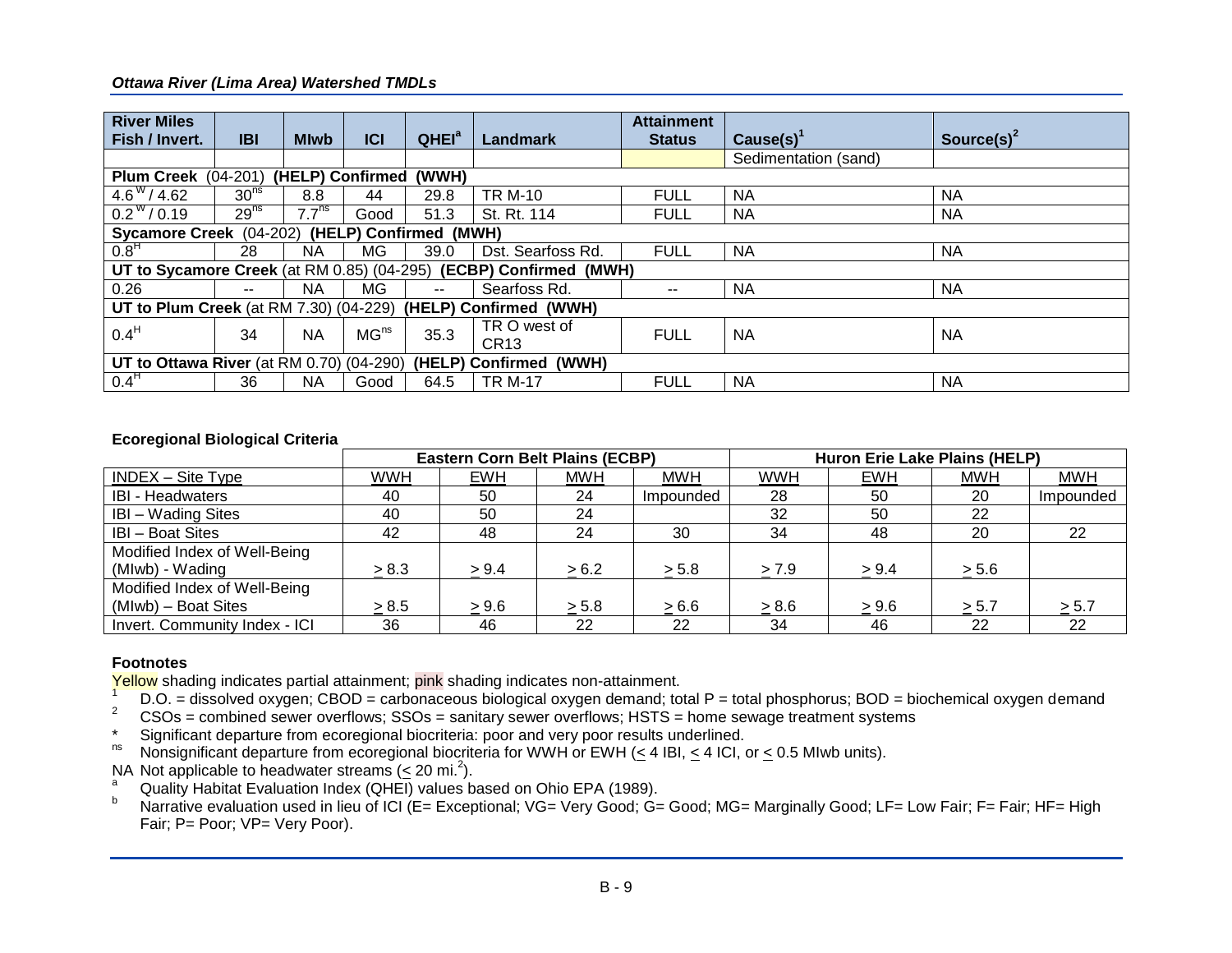- c Attainment status based on one organism group is place in parentheses ().
- **<sup>d</sup>** Modified Warmwater Habitat criteria for channel modified streams.
- **e** Attainment is given for the proposed status when a change is recommended.
- <sup>H</sup> Headwater site (drainage area < 20 miles<sup>2</sup>) sampled with wading methods and analyzed with only ICI biocriteria metrics calibrated for small streams.
- W ading method used for fish sampling with particular IBI and MIwb biocriteria metrics calibrated for stream and rivers of intermediate drainage area.
- B Boat method used for fish sampling with particular IBI biocriteria and MIwb metrics calibrated for deeper rivers and those of larger drainage area.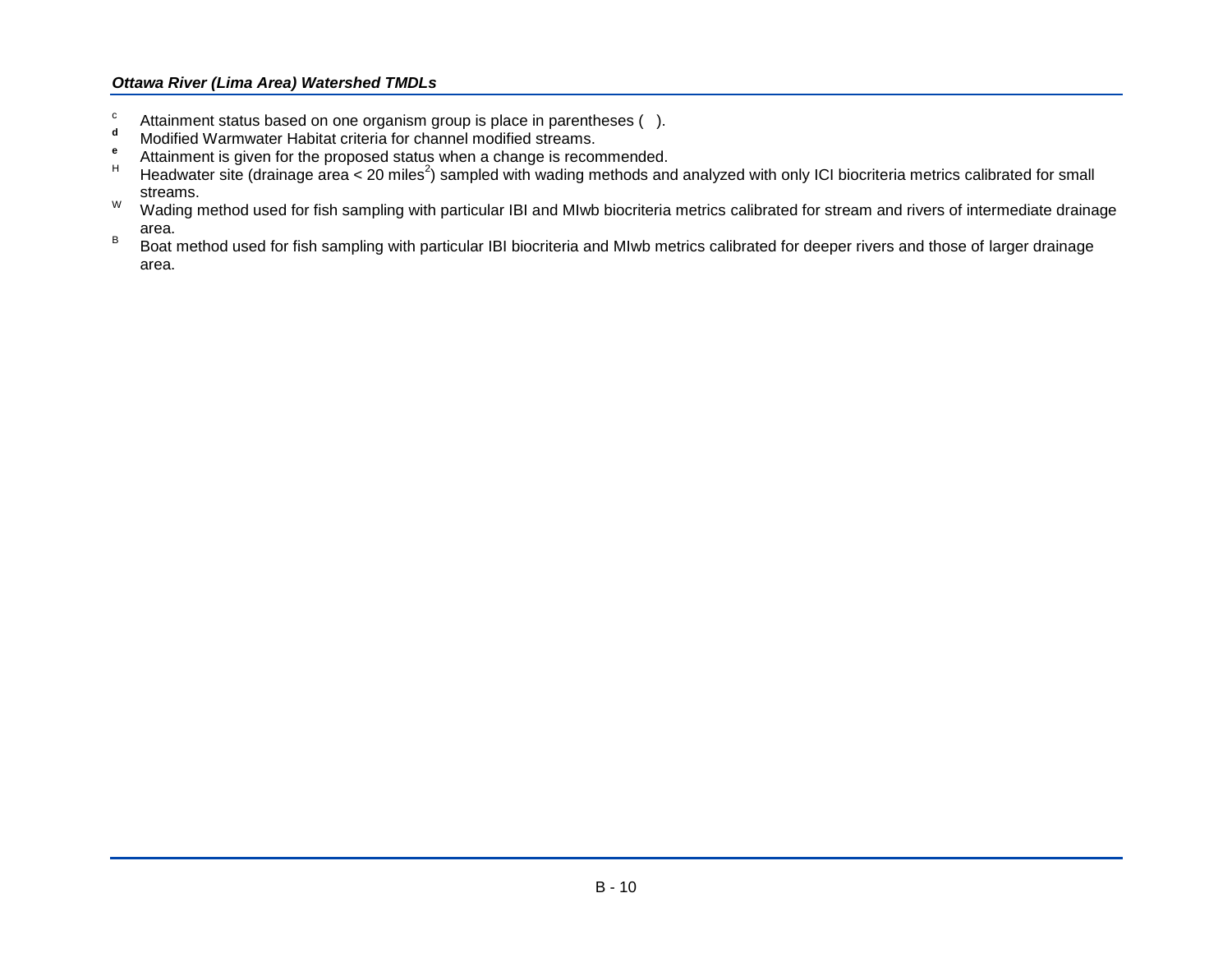# **B1.1 Causes and Sources of Impairment**

Figures B-2 through B-7 show the proportion each cause and source contributes to aquatic life use impairment in each subwatershed.



**Figure B-2. Frequency of occurrence of each cause, relative to other causes, for impaired sites in the Upper Ottawa River subwatershed.**



**Figure B-3. Frequency of occurrence of each source, relative to other sources, for impaired sites in the Upper Ottawa River subwatershed.**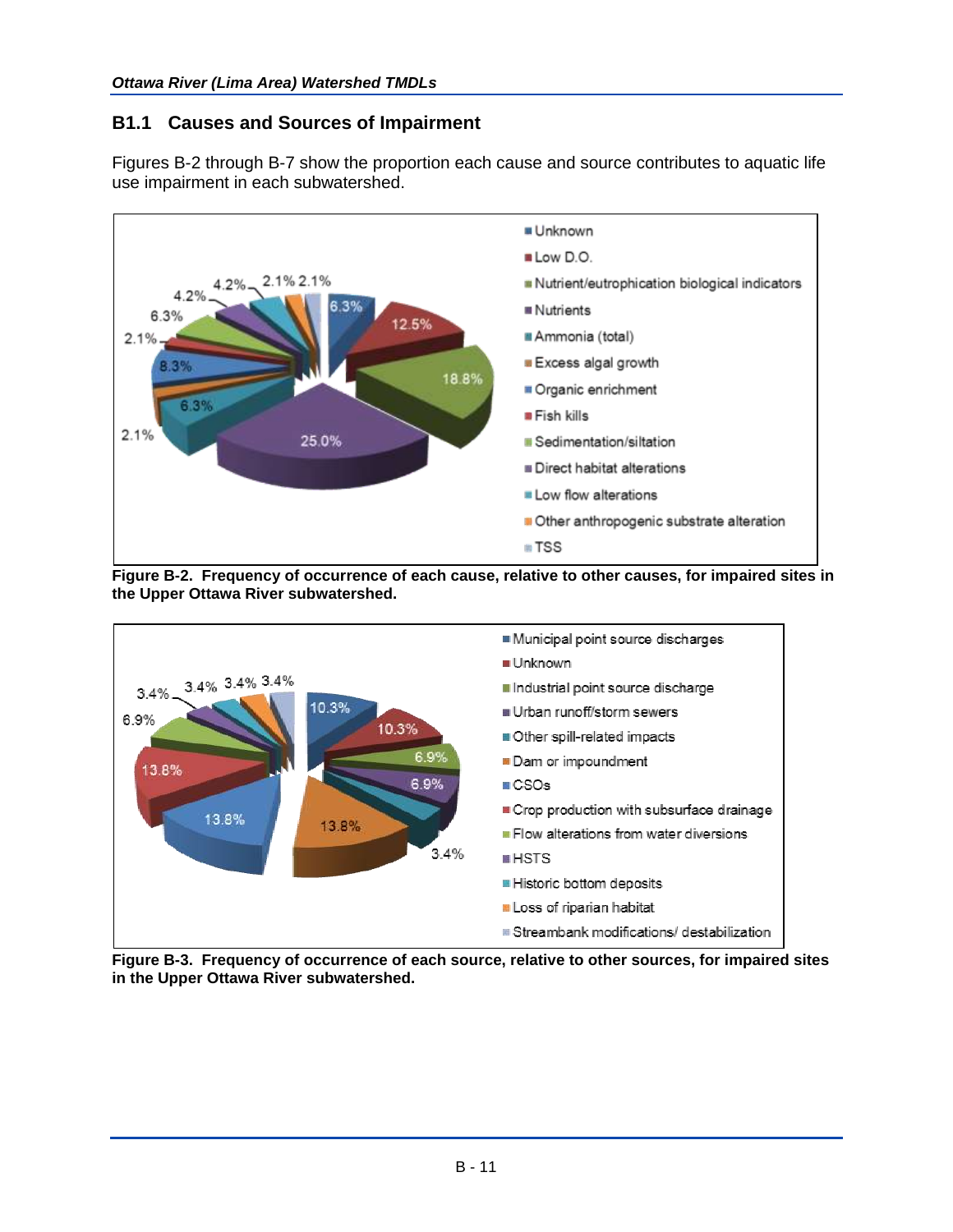

**Figure B-4. Frequency of occurrence of each cause, relative to other causes, for impaired sites in the Middle Ottawa River subwatershed.**



**Figure B-5. Frequency of occurrence of each source, relative to other sources, for impaired sites in the Middle Ottawa River subwatershed.**



**Figure B-6. Frequency of occurrence of each cause, relative to other causes, for impaired sites in the Lower Ottawa River subwatershed.**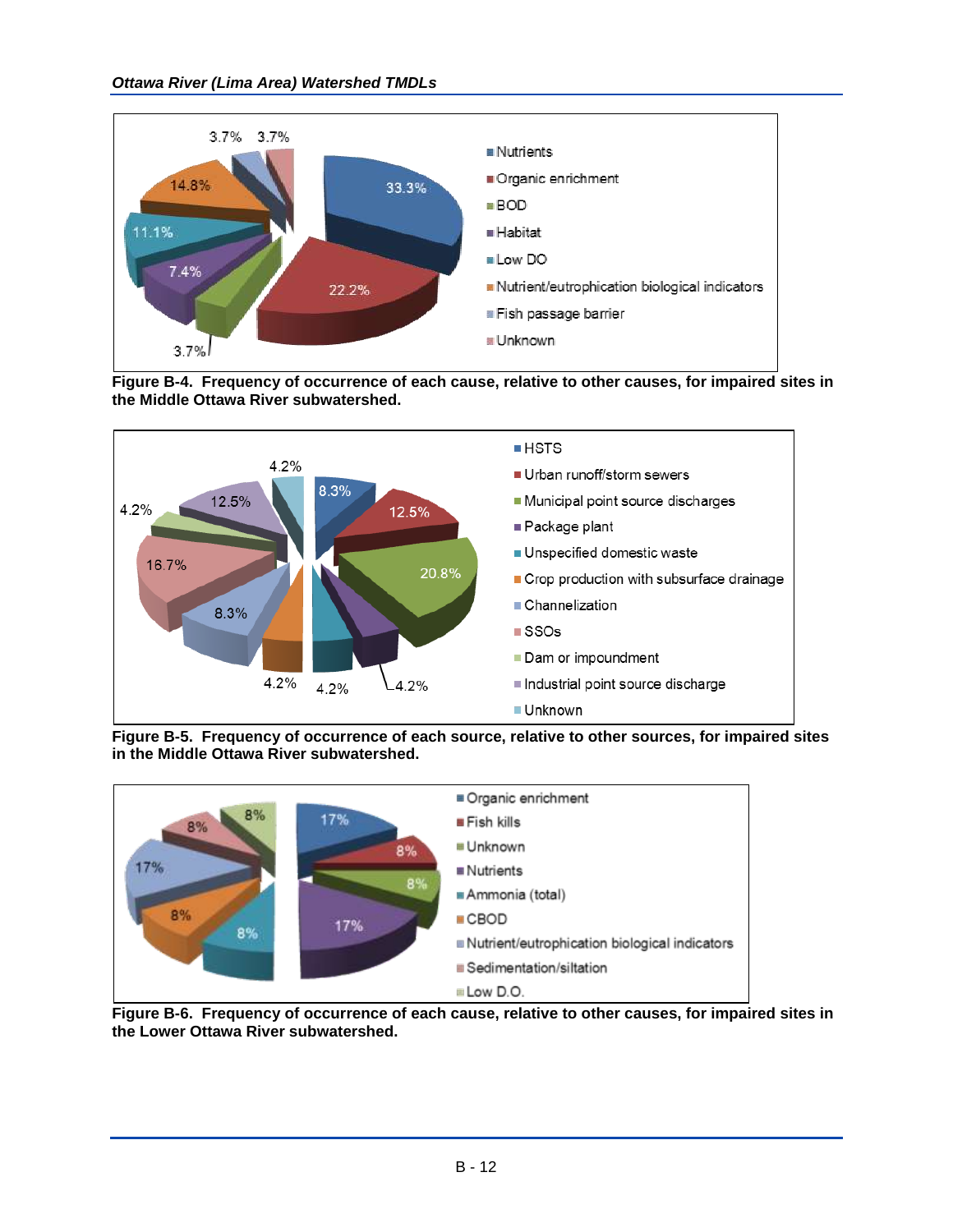

**Figure B-7. Frequency of occurrence of each source, relative to other sources, for impaired sites in the Lower Ottawa River subwatershed.**

# **B1.2 Water and Sediment Chemistry**

## **Water Chemistry**

The Ottawa River main stem was generally free of water quality standard exceedances along the 46-mile stretch from Thayer Road to the mouth. An influence from headwater streams was reflected in the upper segment where a few high pH and low DO readings were recorded. Within the Lima urban area, multiple sites had selenium and/or ammonia exceedances. The high ammonia values are attributed to an upset at the Lima wastewater treatment facility over a period of several days in July. Selenium is present in crude oil processed by the Lima Refining Company. Loads to the river have decreased significantly since a selenium removal system was installed in 2008, but levels above the OMZA are still documented on occasion. Land use speaks directly to water quality standard exceedances documented in the tributary streams. In many areas agricultural production is only possible because of the network of artificially drained fields. Many small streams have been channelized to support the tile drainage system, which contributes to nutrient and sediment runoff. Nutrients that stimulate algae blooms and a lack of riparian shade led to pervasive low dissolved oxygen levels in the warm, dry months of the survey.

Elevated nutrient concentrations are typically associated with either farming, animal husbandry or the treatment of wastewater. Levels are evaluated by comparing the geometric mean value calculated at a site to a set of targets tiered by drainage area and aquatic life use designation. The Ottawa River between Thayer Road and the Lima WWTP exhibited only occasional values above the total phosphorus and nitrate-nitrite targets. The frequency of elevated values for both nutrients increased downstream from the Lima CSOs and WWTP discharge and persisted all the way to the mouth of the river. Nutrient levels above target were also common in tributary streams, mostly because of the predominance of agricultural land uses. Elevated nutrients at some locations could be attributed to point source discharges. In the Upper Ottawa River subwatershed (04100007 03), the Ada WWTP had chronic ammonia exceedances that impacted water quality in Grass Creek. Several medium size livestock operations and failing home sewage treatment systems also likely contribute to elevated nutrient levels in Hog Creek. In the Middle Ottawa River subwatershed (04100007 04), the Cridersville WWTP impacted water quality in the Little Ottawa River. The unsewered community of Rimer and failing home sewage treatment systems also likely contribute to elevated nutrient levels. In the Lower Ottawa River subwatershed (04100007 05), the Columbus Grove WWTP impacted water quality in Plum Creek. The unsewered communities of Gomer and Vaughnsville and failing home sewage treatment systems also likely contribute to elevated nutrient levels in Pike Run and Sugar Creek, respectively.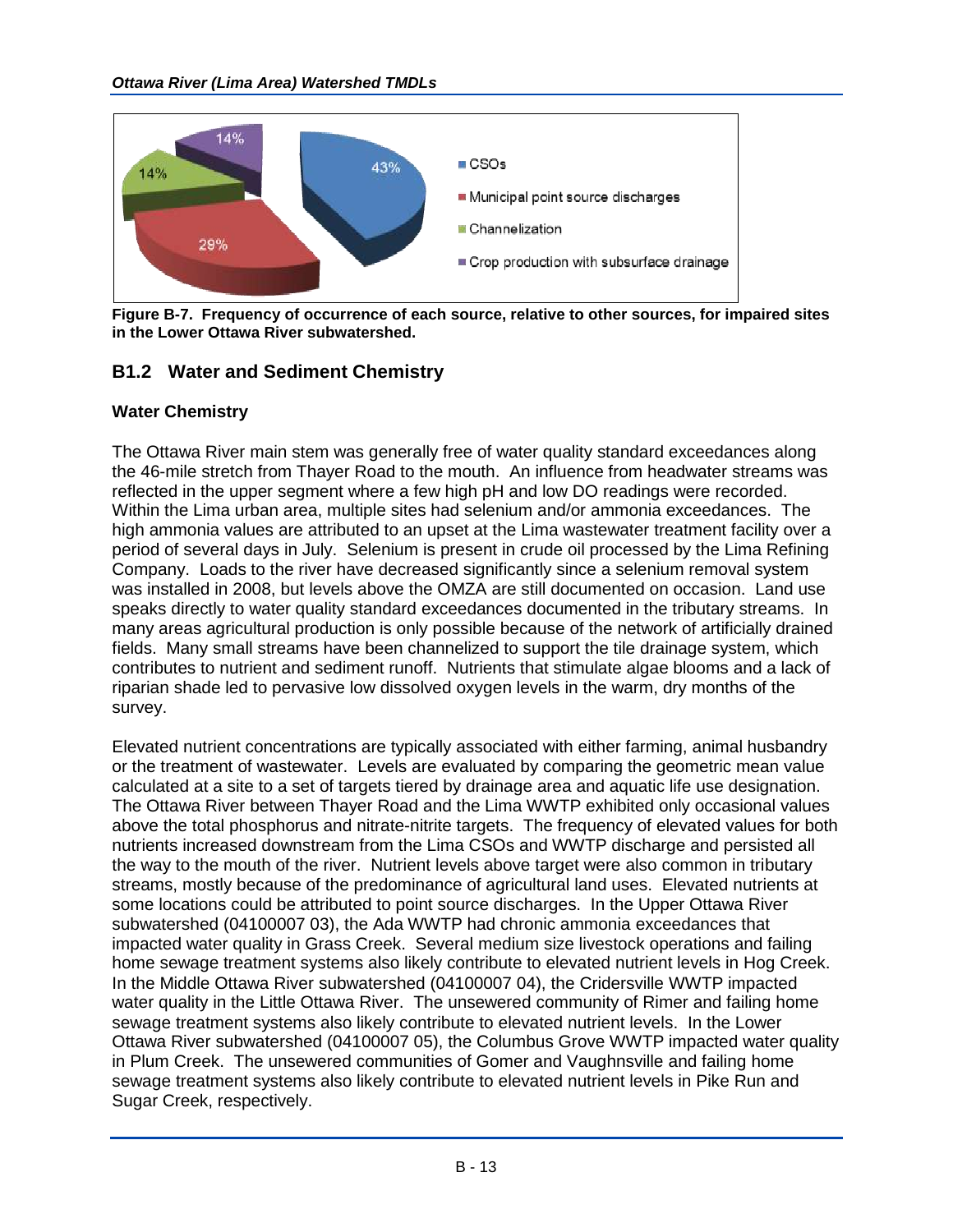Table B-2 shows exceedances of Ohio WQS in the Ottawa River watershed. Tables showing where nutrients exceed targets are shown in Table B-3 and Tables B-5 through B-7.

#### **Table B-2. Exceedances of Ohio Water Quality Standards criteria (OAC 3745-1) for chemical and physical parameters measured in the Ottawa River watershed in 2010.**

Note: Bacteria exceedances are presented in Section B2. Data are evaluated on both existing use and recommended use, where applicable. Number of samples (N) is five unless indicated.

| <b>Location with River Mile (RM)</b>         | Parameter (value - mg/l unless noted)                                                                                                                   |
|----------------------------------------------|---------------------------------------------------------------------------------------------------------------------------------------------------------|
|                                              | Warmwater Habitat (WWH) Stream Sites                                                                                                                    |
| Ottawa River @ Thayer Rd (RM 45.97)          | pH $(SU) - 9.091$ (N=6)                                                                                                                                 |
| Ottawa River @ Dst Metzger Dam (RM 43.45)    | pH $(SU) - 9.36^1$ (N=6), Nitrate-nitrite $- 21.9^3$ , Iron $-$<br>1960, 685, 353, 722, 904 <sup>3</sup> , Atrazine - 3.38 µg/l <sup>3</sup><br>$(N=1)$ |
| Ottawa River @ Roush Rd (RM 42.30)           | Dissolved oxygen (mg/l) $-$ 4.93 <sup>1</sup> (N=6), Nitrate-nitrite<br>$-12.0^{3}$ , Iron - 1600, 389, 668, 475 <sup>3</sup>                           |
| Ottawa River @ Collett St (RM 38.63)         | Dissolved oxygen $(mg/l) - 4.531$ (N=6)                                                                                                                 |
| Ottawa River @ Dst Lima WWTP (RM 37.47)      | Ammonia - $5.411$                                                                                                                                       |
| Ottawa River @ Dst Husky Refinery (RM 37.00) | Ammonia – 2.81 <sup>1</sup> , Selenium – 5.9 <sup>1</sup> µg/l, Temp (°C)-<br>$27.81^1$ (N=6)                                                           |
| Ottawa River Adj. Ft. Amanda Rd (RM 36.3)    | Ammonia – 1.79 $1$                                                                                                                                      |
| Ottawa River @ Shawnee Rd (RM 35.44)         | Ammonia (mg/l) - 3.16 <sup>1</sup> , 0.67 <sup>1</sup> , (N=7), Selenium -<br>$5.5^1$ , $6.5^1$ µg/l                                                    |
| UT to Hog Creek @ TR 50 (RM 0.52)            | Dissolved Oxygen - $3.96^2$ , $2.71^2$ , $4.02^1$                                                                                                       |
| Lord Ditch @ CR 50 (RM 1.2)                  | Dissolved Oxygen $-\overline{3.86}^2$ , $3.63^2$                                                                                                        |
| Fitzhugh Ditch @ CR 75 (RM 0.4)              | Dissolved Oxygen - $4.85^1$ , $4.76^1$ , $4.56^1$ , $4.60^1$ , $3.19^2$                                                                                 |
| Grass Creek @ CR 44 upst Ada WWTP (RM 2.57)  | Ammonia - $0.561$                                                                                                                                       |
| Grass Creek @ CR 65 dst Ada WWTP (RM 1.24)   | Ammonia - $0.8761$                                                                                                                                      |
| Mud Run @ Bentley Rd (RM 0.65)               | Dissolved Oxygen $-3.76^2$                                                                                                                              |
| Hog Creek @ Peevee Rd (RM 3.8)               | Ammonia - $0.251$                                                                                                                                       |
| Hog Creek @ Swaney Rd (RM 0.27)              | pH (SU) – 9.07 <sup>1</sup> , Ammonia 0.13 <sup>1</sup>                                                                                                 |
| Honey Run @ Cremean Rd (RM 3.58)             | Dissolved Oxygen $-4.05^7$ , 4.98 <sup>1</sup>                                                                                                          |
| Honey Run @ Wapak Rd (RM 0.9)                | Dissolved Oxygen $-$ 4.29 <sup>1</sup> , 4.01 <sup>1</sup>                                                                                              |
| Leatherwood Ditch @ TR 19 (RM 0.48)          | Dissolved Oxygen $-4.231$                                                                                                                               |
| Beaver Run @ Bussert Rd (RM 0.51)            | Dissolved Oxygen $-4.32$ <sup>1</sup>                                                                                                                   |
| Sugar Creek @ Napoleon Rd (RM 26.03)         | Dissolved Oxygen $-4.24$ <sup>1</sup>                                                                                                                   |
| Sugar Creek @ Thayer Rd (RM 23.85)           | Dissolved Oxygen $-4.701$                                                                                                                               |
| Sugar Creek @ Stewart Rd (RM 20.05           | Dissolved Oxygen $-4.98$ <sup>1</sup>                                                                                                                   |
| Sugar Creek @ SR 115 (RM 9.27)               | Dissolved Oxygen $-$ 4.03 <sup>1</sup> , 4.92 <sup>1</sup>                                                                                              |
| Sugar Creek @ CR Q (RM 3.51)                 | Dissolved Oxygen $-4.41$ <sup>1</sup>                                                                                                                   |
| Sugar Creek @ CR 16-O (RM 0.64)              | Dissolved Oxygen $-4.56^1$ , $4.42^1$                                                                                                                   |
| Rattlesnake Creek @ Hofferbert Rd (RM 1.74)  | Dissolved Oxygen $-3.91^2$                                                                                                                              |
| Plum Creek @ TR 11-R (RM 14.92)              | Dissolved Oxygen $-3.912$                                                                                                                               |
| Plum Creek @ TR 11 (RM 12.14)                | Dissolved Oxygen - $3.05^2$ , Ammonia - $7.92^1$                                                                                                        |
| Plum Creek @ SR 114 (RM 0.19)                | Dissolved Oxygen $-$ 4.62 <sup>1</sup> , 4.60 <sup>1</sup>                                                                                              |
| Sycamore Creek @ Searfoss Rd (RM 0.65)       | Dissolved Oxygen $-4.881$                                                                                                                               |
| UT to Plum Creek @ TR O (RM 0.41)            | Dissolved Oxygen $-4.17^{\degree}$ , 4.28 <sup><math>\degree</math></sup>                                                                               |
| UT to Ottawa River @ TR M-17 (RM 0.33)       | Dissolved Oxygen $-3.96^2$                                                                                                                              |
|                                              | Modified Warmwater Habitat (MWH) Stream Sites                                                                                                           |
| Hog Creek @ TR 85 (RM 13.42)                 | Dissolved Oxygen - $3.53^1$ , $3.01^1$ , $3.69^1$                                                                                                       |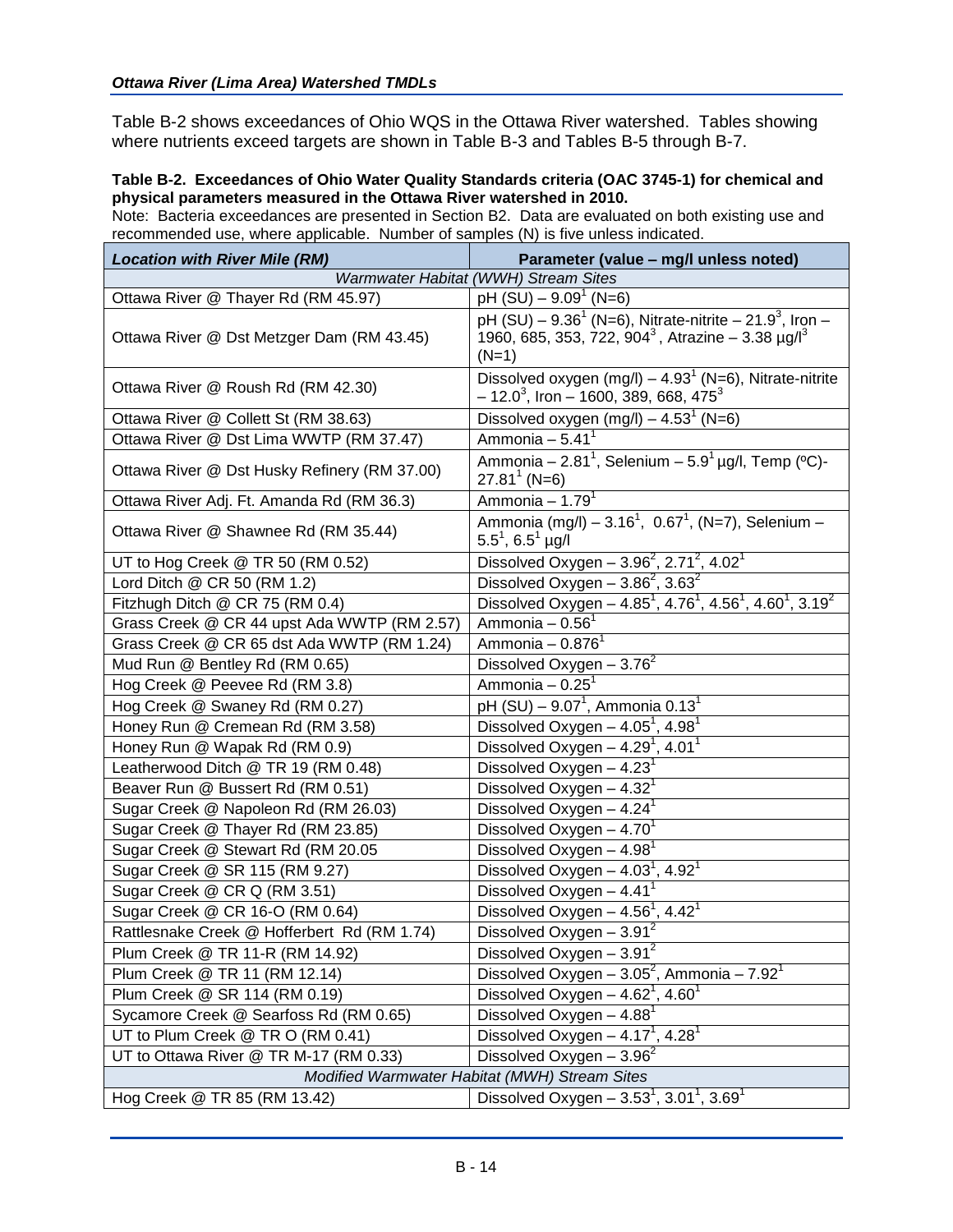| <b>Location with River Mile (RM)</b>        | Parameter (value - mg/l unless noted)                                                                         |  |  |  |  |  |  |
|---------------------------------------------|---------------------------------------------------------------------------------------------------------------|--|--|--|--|--|--|
| UT to Hog Creek @ TR 50 (RM 0.52)           | Dissolved Oxygen $-3.96^1$ , 2.71 <sup>2</sup>                                                                |  |  |  |  |  |  |
| Hog Creek @ CR 65 (RM 10.77)                | Dissolved Oxygen $-3.98$ <sup>1</sup>                                                                         |  |  |  |  |  |  |
| Hog Creek @ TR 25 (RM6.67)                  | Dissolved Oxygen $-4.45$ <sup>1</sup>                                                                         |  |  |  |  |  |  |
| Fitzhugh Ditch @ CR 75 (RM 0.4)             | Dissolved Oxygen $-3.191$                                                                                     |  |  |  |  |  |  |
| Rattlesnake Creek @ Hofferbert Rd (RM 1.74) | Dissolved Oxygen $-3.91$ <sup>1</sup>                                                                         |  |  |  |  |  |  |
| Plum Creek @ TR 11 (RM 12.14)               | Dissolved Oxygen $-3.05^1$ , Ammonia $-7.92$                                                                  |  |  |  |  |  |  |
|                                             | Exceedance of the aquatic life Outside Mixing Zone Average water quality criterion (below 24 hour average for |  |  |  |  |  |  |

D.O).

 $^2$  Exceedance of the aquatic life Outside Mixing Zone Maximum water quality criterion (below minimum for D.O.).<br><sup>3</sup> Exceedance of the Human Health drink and non-drink criterion.

| Table B-3. Seasonal geometric mean values (mg/L) for nutrients calculated from grab samples |  |
|---------------------------------------------------------------------------------------------|--|
| collected in the Ottawa River.                                                              |  |

| <b>Site River Mile</b>                                                           | <b>Phosphorus Concentration</b>                                         | <b>Nitrate-Nitrite Concentration</b> |  |  |  |
|----------------------------------------------------------------------------------|-------------------------------------------------------------------------|--------------------------------------|--|--|--|
| Wadeable Stream (20 $\geq$ drainage area mi <sup>2</sup> < 200                   |                                                                         |                                      |  |  |  |
| 04100007 03 06: Ottawa River below Little Hog Creek to above Little Ottawa River |                                                                         |                                      |  |  |  |
| 45.97                                                                            | 0.16                                                                    | 0.64                                 |  |  |  |
| 43.45                                                                            | 0.17                                                                    | 0.86                                 |  |  |  |
| 42.30                                                                            | 0.13                                                                    | 0.72                                 |  |  |  |
| 41.16                                                                            | 0.10                                                                    | 0.98                                 |  |  |  |
| 40.04                                                                            | 0.06                                                                    | 1.21                                 |  |  |  |
| 39.58                                                                            | 0.10                                                                    | 0.76                                 |  |  |  |
| 38.63                                                                            | 0.10                                                                    | 0.85                                 |  |  |  |
| 37.91                                                                            | 0.14                                                                    | 0.74                                 |  |  |  |
| 37.47                                                                            | 0.18                                                                    | 4.71                                 |  |  |  |
| 37.00                                                                            | 0.17                                                                    | 5.00                                 |  |  |  |
| 36.30                                                                            | 0.30                                                                    | 5.21                                 |  |  |  |
| 35.44                                                                            | 0.29                                                                    | 5.56                                 |  |  |  |
|                                                                                  | 04100007 04 03: Ottawa River below Little Ottawa River to below Dug Run |                                      |  |  |  |
| 31.03                                                                            | 0.23                                                                    | 5.98                                 |  |  |  |
| 29.26                                                                            | 0.25                                                                    | 4.86                                 |  |  |  |
| 28.85                                                                            | 0.23                                                                    | 4.91                                 |  |  |  |
| 25.75                                                                            | 0.25                                                                    | 4.82                                 |  |  |  |
| 24.11                                                                            | 0.34                                                                    | 5.03                                 |  |  |  |
|                                                                                  | 04100007 04 06: Ottawa River below Dug Run to above Sugar Creek         |                                      |  |  |  |
| 22.14                                                                            | 0.29                                                                    | 4.45                                 |  |  |  |
|                                                                                  | Small River (200 $\geq$ drainage area $m^2$ < 1000                      |                                      |  |  |  |
| 18.68                                                                            | 0.30                                                                    | 4.35                                 |  |  |  |
| 15.98                                                                            | 0.25                                                                    | 4.82                                 |  |  |  |
| 8.12                                                                             | 0.28                                                                    | 3.32                                 |  |  |  |
|                                                                                  | 04100007 05 03: Ottawa River below Sugar Creek to Auglaize River        |                                      |  |  |  |
| 5.60                                                                             | 0.24                                                                    | 2.75                                 |  |  |  |
| 3.67                                                                             | 0.22                                                                    | 3.01                                 |  |  |  |
| 0.96                                                                             | 0.25                                                                    | 3.10                                 |  |  |  |

Target levels for phosphorus are 0.10 mg/L in wadeable streams and 0.17 mg/L for small rivers. The target level for nitrate-nitrite is 1.0 mg/L.

Highlighting indicates that the geometric mean exceeds the target.

Table B-4 shows nutrient targets for applicable beneficial uses that were used to determine exceedances in Tables B-5 through B-7.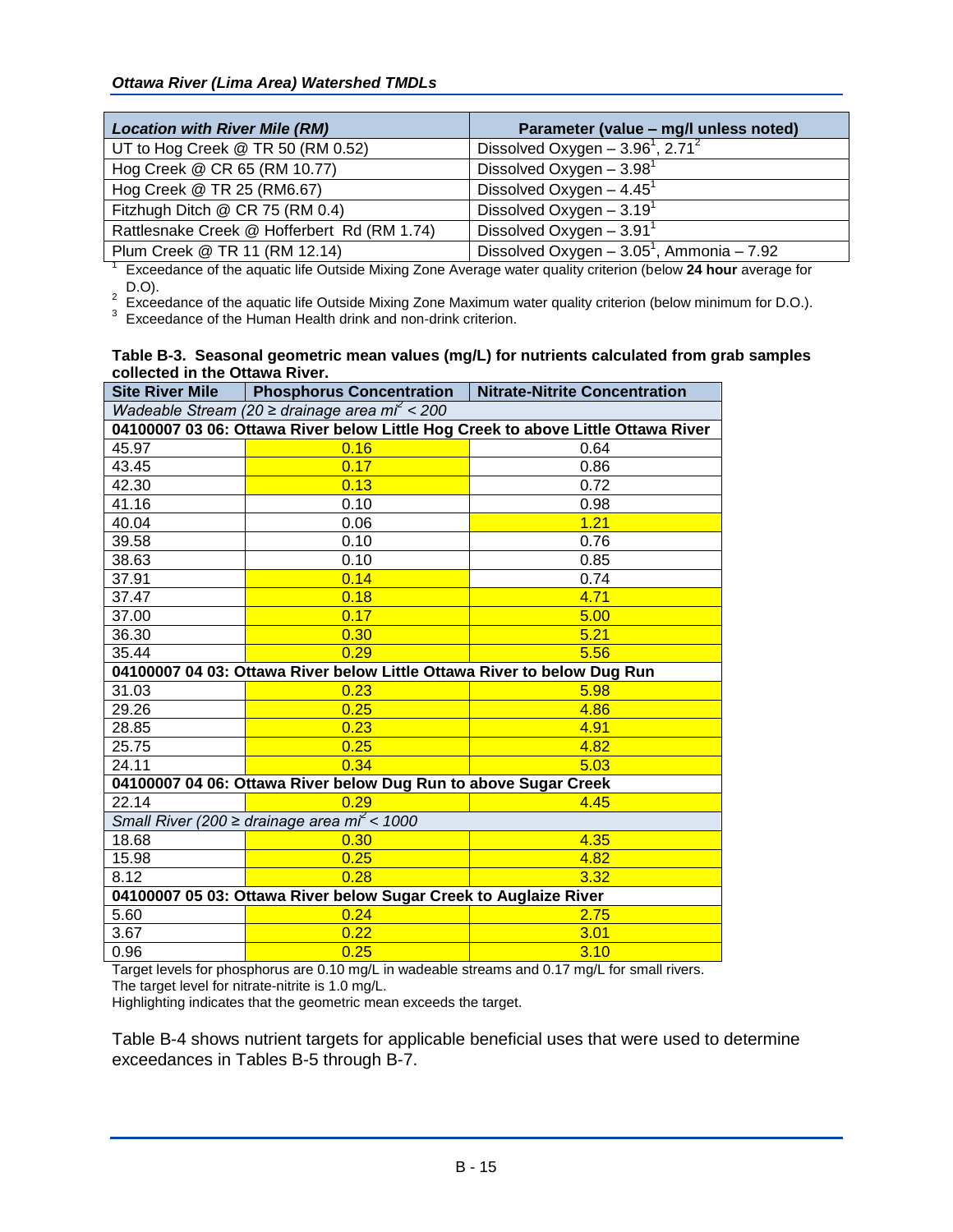**Table B-4. Nutrient geometric mean targets for warmwater habitat (WWH) and modified warmwater habitat (MWH) streams.**

|                   |                  | WWH      | <b>MWH</b>       |          |
|-------------------|------------------|----------|------------------|----------|
|                   | <b>Headwater</b> | Wadeable | <b>Headwater</b> | Wadeable |
| <b>Phosphorus</b> | 0.08             | 0.10     | 0.34             | 0.28     |
| Nitrate-nitrite   | 1.0              | 1.0      | 1.0              | 1.6      |

**Table B-5. Seasonal geometric mean values (mg/L) for nutrients calculated from grab samples collected in the Upper Ottawa River tributaries.**

|                                                                     | Site River Mile   Phosphorus Concentration                               | <b>Nitrate-Nitrite Concentration</b> |  |  |  |  |
|---------------------------------------------------------------------|--------------------------------------------------------------------------|--------------------------------------|--|--|--|--|
|                                                                     | Headwater Stream (drainage area m $\ell$ < 20)                           |                                      |  |  |  |  |
|                                                                     | 04100007 03 01: Hog Creek headwaters to above Fitzhugh Ditch             |                                      |  |  |  |  |
| Hog Creek (MWH)                                                     |                                                                          |                                      |  |  |  |  |
| 13.42                                                               | 0.12                                                                     | 1.61                                 |  |  |  |  |
|                                                                     | UT to Hog Creek @ RM 13.71 (MWH recommended)                             |                                      |  |  |  |  |
| 0.52                                                                | 0.25                                                                     | 0.55                                 |  |  |  |  |
| Lord Ditch (WWH)                                                    |                                                                          |                                      |  |  |  |  |
| 1.2                                                                 | 0.18                                                                     | 1.31                                 |  |  |  |  |
|                                                                     | 04100007 03 02: Hog Creek above Fitzhugh Ditch to below Grass Creek      |                                      |  |  |  |  |
|                                                                     | Fitzhugh Ditch (MWH recommended)                                         |                                      |  |  |  |  |
| 0.4                                                                 | 0.13                                                                     | 0.46                                 |  |  |  |  |
|                                                                     | Grass Creek (MWH recommended)                                            |                                      |  |  |  |  |
| 2.57                                                                | 0.11                                                                     | 0.88                                 |  |  |  |  |
| 1.24                                                                | 0.53                                                                     | 6.02                                 |  |  |  |  |
|                                                                     | 04100007 03 03: Little Hog Creek                                         |                                      |  |  |  |  |
| L. Hog Creek (WWH)                                                  |                                                                          |                                      |  |  |  |  |
| 3.62                                                                | 0.13                                                                     | 0.45                                 |  |  |  |  |
| 0.64                                                                | 0.18                                                                     | 3.43                                 |  |  |  |  |
|                                                                     | UT to L. Hog Creek @ RM 0.47 (WWH recommended)                           |                                      |  |  |  |  |
| 0.30                                                                | 0.18                                                                     | 1.13                                 |  |  |  |  |
| Mud Run (WWH recommended)                                           |                                                                          |                                      |  |  |  |  |
| 0.65                                                                | 0.24                                                                     | 0.57                                 |  |  |  |  |
| 04100007 03 05: Lost Creek                                          |                                                                          |                                      |  |  |  |  |
| Lost Creek (MWH recommended)                                        |                                                                          |                                      |  |  |  |  |
| 3.56                                                                | 0.13                                                                     | 0.29                                 |  |  |  |  |
| 1.7                                                                 | 0.14                                                                     | 0.78                                 |  |  |  |  |
| Lost Creek (WWH recommended)                                        |                                                                          |                                      |  |  |  |  |
| 0.35                                                                | 0.12                                                                     | 0.84                                 |  |  |  |  |
|                                                                     | UT to Lost Creek @ RM 1.15 (MWH recommended)                             |                                      |  |  |  |  |
| 0.62                                                                | 0.14                                                                     | 1.27                                 |  |  |  |  |
|                                                                     | 04100007 03 06: Ottawa River below L. Hog Creek to above L. Ottawa River |                                      |  |  |  |  |
| Zurmehly Creek (WWH)                                                |                                                                          |                                      |  |  |  |  |
| 0.03                                                                | 0.10                                                                     | 0.70                                 |  |  |  |  |
|                                                                     | Wadeable Stream (20 $\geq$ drainage area mi <sup>2</sup> < 200)          |                                      |  |  |  |  |
| 04100007 03 02: Hog Creek above Fitzhugh Ditch to below Grass Creek |                                                                          |                                      |  |  |  |  |
| Hog Creek (MWH)                                                     |                                                                          |                                      |  |  |  |  |
| 10.77                                                               | 0.09                                                                     | 0.72                                 |  |  |  |  |
| 04100007 03 04: Hog Creek below Grass Creek to above L. Hog Creek   |                                                                          |                                      |  |  |  |  |
| Hog Creek (MWH)                                                     |                                                                          |                                      |  |  |  |  |
| 8.72                                                                | 0.43                                                                     | 2.16                                 |  |  |  |  |
| 6.67                                                                | 0.34                                                                     | 0.73                                 |  |  |  |  |
| Hog Creek (WWH)                                                     |                                                                          |                                      |  |  |  |  |
| 3.8                                                                 | 0.15                                                                     | 0.75                                 |  |  |  |  |
| 0.27                                                                | 0.11                                                                     | 0.74                                 |  |  |  |  |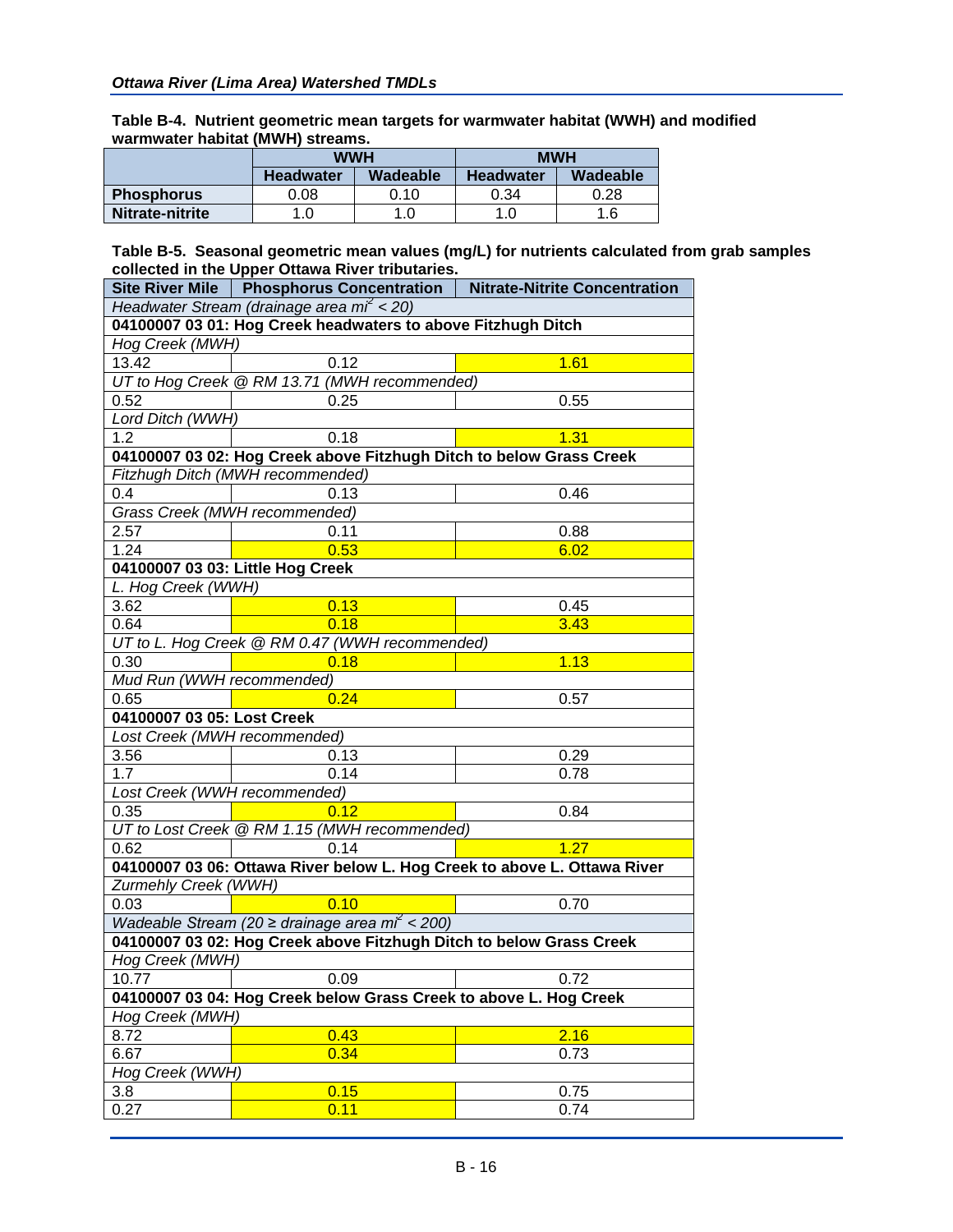| Site River Mile                         | <b>Phosphorus Concentration</b>       | <b>Nitrate-Nitrite Concentration</b> |  |  |  |
|-----------------------------------------|---------------------------------------|--------------------------------------|--|--|--|
| Headwater Stream (drainage area mi < 20 |                                       |                                      |  |  |  |
| 04100007 04 01: Little Ottawa River     |                                       |                                      |  |  |  |
|                                         | Little Ottawa River (MWH recommended) |                                      |  |  |  |
| 5.50                                    | 0.07                                  | 1.25                                 |  |  |  |
| Little Ottawa River (WWH)               |                                       |                                      |  |  |  |
| 4.45                                    | 0.44                                  | 1.33                                 |  |  |  |
| 0.03                                    | 0.18                                  | 1.05                                 |  |  |  |
| 04100007 04 02: Honey Run               |                                       |                                      |  |  |  |
| Honey Run (MWH recommended)             |                                       |                                      |  |  |  |
| 3.58                                    | 0.20                                  | 1.35                                 |  |  |  |
| 0.90                                    | 0.23<br>1.03                          |                                      |  |  |  |
| Dug Run (WWH recommended)               |                                       |                                      |  |  |  |
| 0.19                                    | 0.20                                  | 2.06                                 |  |  |  |
| 04100007 04 04: Pike Run                |                                       |                                      |  |  |  |
| Pike Run (MWH)                          |                                       |                                      |  |  |  |
| 8.21                                    | 0.06                                  | 0.86                                 |  |  |  |
| 7.56                                    | 0.31                                  | 3.98                                 |  |  |  |
| 4.61                                    | 0.27                                  | 3.29                                 |  |  |  |
| 0.84                                    | 0.32                                  | 3.78                                 |  |  |  |
| 04100007 04 05: Leatherwood Ditch       |                                       |                                      |  |  |  |
|                                         | Leatherwood Ditch (WWH recommended)   |                                      |  |  |  |
| 0.48                                    | 0.04                                  | 0.47                                 |  |  |  |
| Beaver Run (WWH recommended)            |                                       |                                      |  |  |  |
| 0.51                                    | 0.15                                  | 1.35                                 |  |  |  |

**Table B-6. Seasonal geometric mean values (mg/L) for nutrients calculated from grab samples collected in the Middle Ottawa River tributaries.**

#### **Table B-7. Seasonal geometric mean values (mg/L) for nutrients calculated from grab samples collected in the Lower Ottawa River tributaries.**

|                                                                  | Site River Mile   Phosphorus Concentration       | <b>Nitrate-Nitrite Concentration</b> |  |  |  |  |
|------------------------------------------------------------------|--------------------------------------------------|--------------------------------------|--|--|--|--|
|                                                                  | Headwater Stream (drainage area $m2 < 20$ )      |                                      |  |  |  |  |
| 04100007 05 01: Sugar Creek                                      |                                                  |                                      |  |  |  |  |
| Sugar Creek (MWH recommended)                                    |                                                  |                                      |  |  |  |  |
| 26.03                                                            | 0.28                                             | 0.83                                 |  |  |  |  |
| 23.85                                                            | 0.21                                             | 0.95                                 |  |  |  |  |
|                                                                  | Rattlesnake Creek (MWH recommended)              |                                      |  |  |  |  |
| 1.74                                                             | 0.15                                             | 0.56                                 |  |  |  |  |
| 04100007 05 02: Plum Creek                                       |                                                  |                                      |  |  |  |  |
| Plum Creek (WWH)                                                 |                                                  |                                      |  |  |  |  |
| 14.92                                                            | 0.07                                             | 0.46                                 |  |  |  |  |
| Plum Creek (MWH recommended)                                     |                                                  |                                      |  |  |  |  |
| 12.95                                                            | 0.11                                             | 0.40                                 |  |  |  |  |
| 12.14                                                            | 0.44                                             | 1.87                                 |  |  |  |  |
|                                                                  | UT to Sycamore Creek @ RM 0.85 (MWH recommended) |                                      |  |  |  |  |
| 0.65                                                             | 0.11                                             | 0.60                                 |  |  |  |  |
|                                                                  | UT to Plum Creek @ RM 7.30 (WWH recommended)     |                                      |  |  |  |  |
| 0.41                                                             | 0.08                                             | 0.43                                 |  |  |  |  |
| 04100007 05 03: Ottawa River below Sugar Creek to Auglaize River |                                                  |                                      |  |  |  |  |
|                                                                  | UT to Ottawa River @ RM 0.70 (WWH recommended)   |                                      |  |  |  |  |
| 0.33                                                             | 0.10                                             | 1.46                                 |  |  |  |  |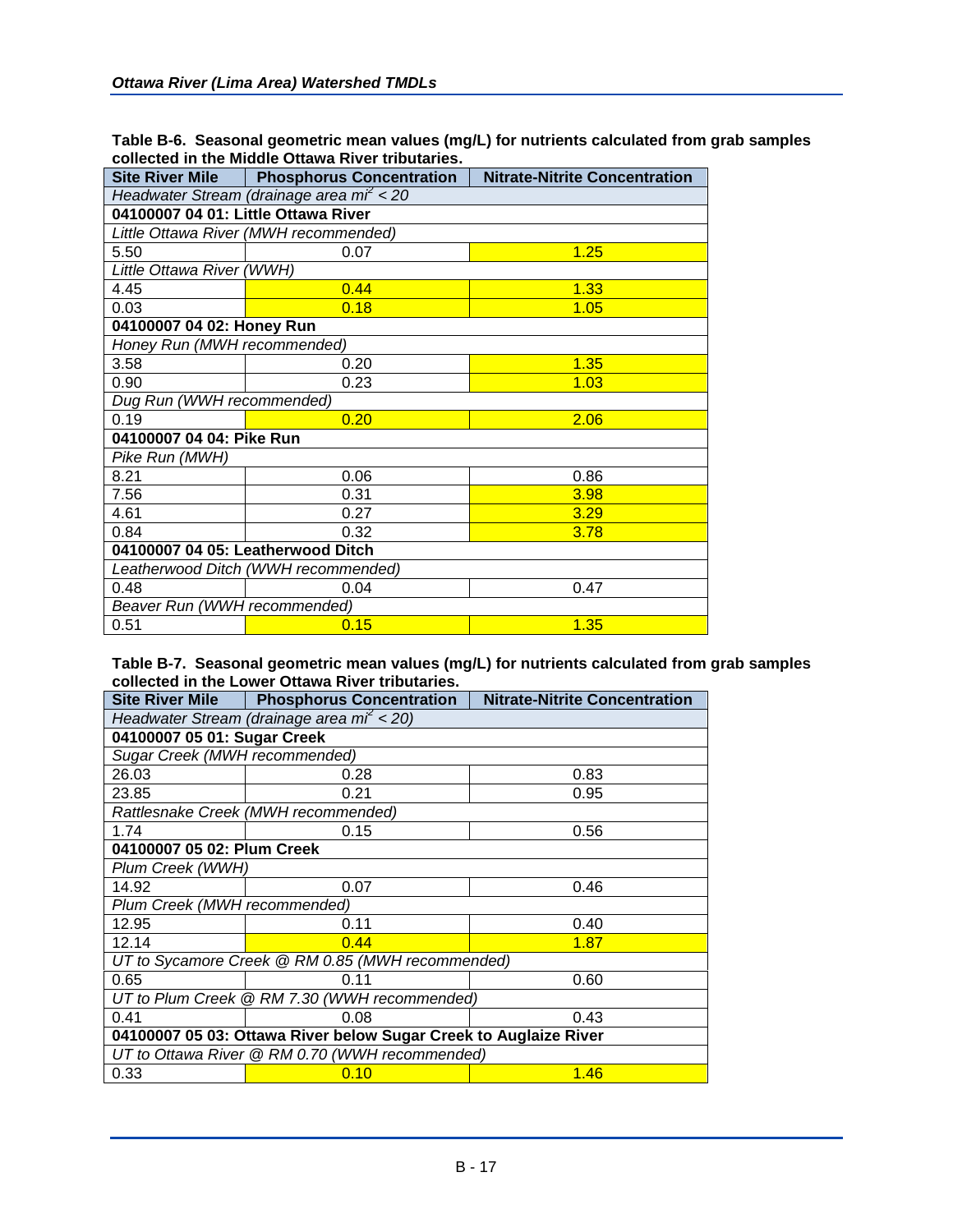## **Sediment Chemistry**

Sampling locations were selected in the study plan to determine background sediment quality, assess the impact from point sources and urban non-point runoff and evaluate downstream transport and recovery. Samples were collected following the *Sediment Sampling Guide and Methodologies* (Ohio EPA 2001). The goal is to collect a representative sample that is composed of > 30% silt and clay particles. These fine grained particles are much more physically, chemically and biologically reactive because they hold more interstitial water and have unbalanced electrical charges that can attract contaminants.

Most of the Ottawa River contains little in the way of fine grained sediment in large enough volumes to have much of an ecological impact. This is due in part to a largely intact natural stream morphometry and suitable gradient. This allows for fine particles to be deflected into the floodplain or washed downstream. Exceptions to this include impounded segments, isolated eddies and in the headwater where feeder streams are channelized.

A total of nine sediment samples were collected in the Ottawa River between Thayer Rd (RM 45.97) and Putnam CR 19 (RM 0.96). Sediment samples were analyzed for metals, s-VOCs (PAHs), PCBs and pesticides (organo-chlorine insecticides). Samples below the Lima WWTP and Husky Refinery were also analyzed for VOCs. No PCBs, pesticides or VOCs were detected in any of the samples.

Sediment sample results were evaluated using Tier I procedures for aquatic life described in the *Guidance on Evaluating Sediment Contaminant Results* (Ohio EPA 2010). Numeric Sediment Quality Guidelines (SQGs) that are used include Ohio Sediment Reference Values (SRVs) for metals contained in the *Ecological Risk Assessment Guidance* (Ohio EPA 2008) and toxicity values in the *Development and Evaluation of Consensus-based Sediment Quality Guidelines for Freshwater Ecosystems* (MacDonald et al. 2000). When contaminants are at concentrations above the SQGs either appropriate treatment options should be explored to remediate the problem or consideration should be given to investigate if bioavailability affects toxicity. This would likely require further studies to be done.

A summary of parameters measured above SQGs is presented in Table B-8. Metals that were above their TEC, but that did not exceed their SRV are not displayed. Heavy metals and PAHs are common contaminants in urban areas because of vehicular emissions, asphalt pavement and their use in industrial processes. For example, mercury is used in the production of chlorine gas and caustic soda and in the manufacture of batteries and compact fluorescent light bulbs. It is also common in the atmosphere from coal burned to produce electricity. Besides urban storm water runoff and atmospheric deposition, other likely sources include municipal and industrial wastewater and CSOs in the Lima sewage collection system, since there are several categorical industries that use the system. Another potential source is oily waste escaping from the L-5 landfill, although this load should be much reduced since retaining wall and rip-rap were installed to contain leachate. There are also legacy pipelines in the area that occasionally leak oily waste.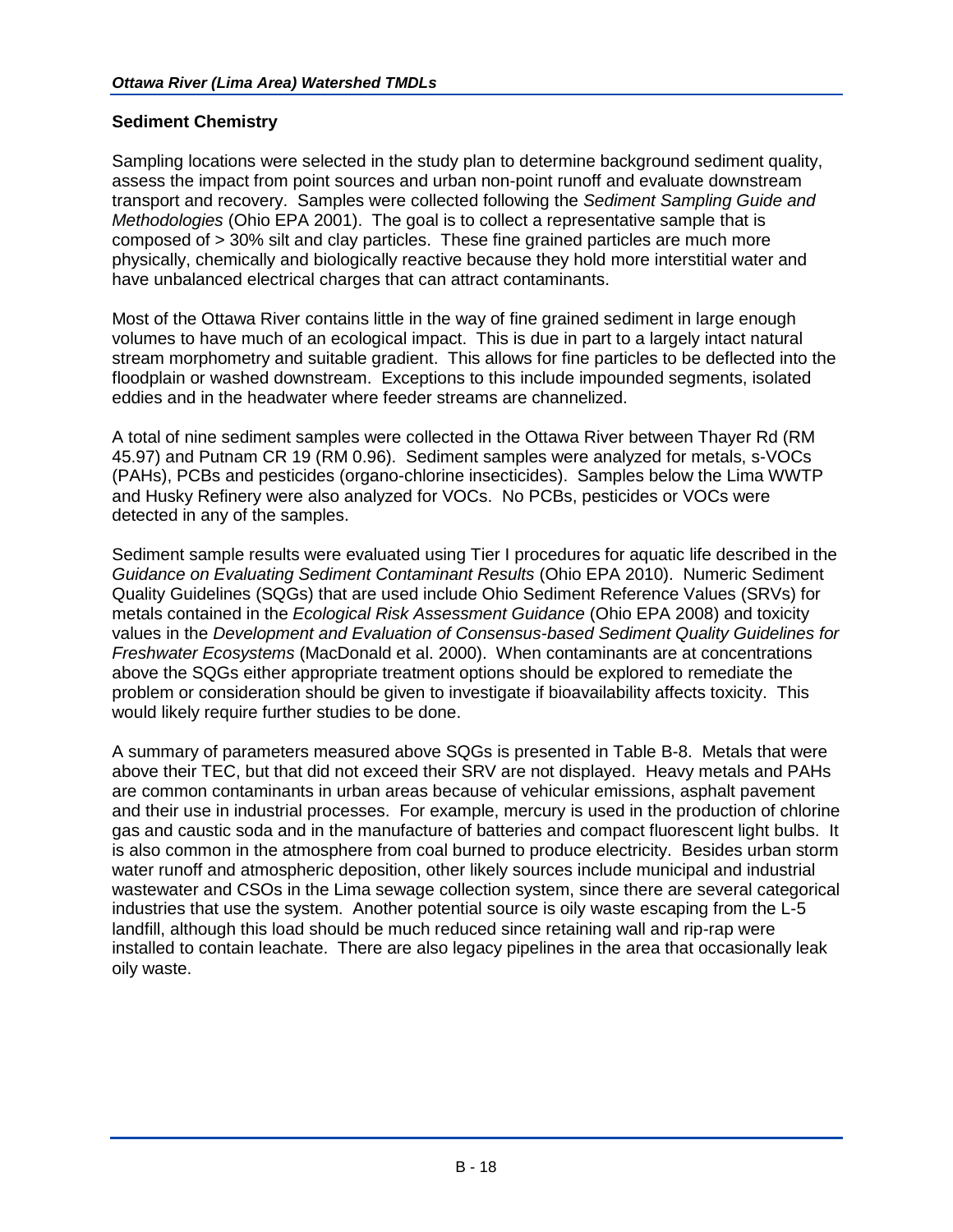#### **Table B-8. Chemical parameters measured above sediment quality guidelines in surficial sediment samples collected by Ohio EPA in the Ottawa River during 2010.**

*Note:* Harmful effects are unlikely below the threshold effect concentration (TEC) and likely above the probable effect concentration (PEC).

|                                                   | <b>Result</b>    | <b>SRV</b>     | <b>TEC</b> | <b>PEC</b> |  |  |
|---------------------------------------------------|------------------|----------------|------------|------------|--|--|
| <b>Parameter</b>                                  | (mg/kg)          | (mg/kg)        | (mg/kg)    | (mg/kg)    |  |  |
| Lima Reservoir-Ottawa River (04100007 03 06)      |                  |                |            |            |  |  |
| Ottawa River @ Thayer Road (RM 45.97)             |                  |                |            |            |  |  |
| No exceedances                                    |                  |                |            |            |  |  |
| Ottawa River @ Metzger Road dam pool (RM 43.45)   |                  |                |            |            |  |  |
| Cadmium                                           | 1.17             | 0.90           | 0.99       | 4.98       |  |  |
| Ottawa River @ Collett Street dam pool (RM 38.63) |                  |                |            |            |  |  |
| Cadmium                                           | 1.15             | 0.90           | 0.99       | 4.98       |  |  |
| Copper                                            | 46.9             | 34.0           | 31.6       | 149        |  |  |
| Zinc                                              | 191              | 160            | 121        | 459        |  |  |
| <b>Total PAH</b>                                  | 37.36            | $\overline{a}$ | 1.61       | 22.8       |  |  |
| Ottawa River downstream Lima WWTP (RM 37.47)      |                  |                |            |            |  |  |
| Cadmium                                           | 1.37             | 0.90           | 0.99       | 4.98       |  |  |
| Copper                                            | 49.2             | 34.0           | 31.6       | 149        |  |  |
| Mercury                                           | 0.177            | 0.12           | 0.18       | 1.06       |  |  |
| Zinc                                              | 269              | 160            | 121        | 459        |  |  |
| <b>Total PAH</b>                                  | 33.42            | $\overline{a}$ | 1.61       | 22.8       |  |  |
| Ottawa River downstream Husky Refinery (RM 37.0)  |                  |                |            |            |  |  |
| Cadmium                                           | 1.50             | 0.90           | 0.99       | 4.98       |  |  |
| Copper                                            | 84.1             | 34.0           | 31.6       | 149        |  |  |
| Lead                                              | 61.7             | 47.0           | 35.8       | 128        |  |  |
| Mercury                                           | 0.252            | 0.12           | 0.18       | 1.06       |  |  |
| $\overline{Z}$ inc                                | 283              | 160            | 121        | 459        |  |  |
| <b>Total PAH</b>                                  | 25.59            | $\sim$         | 1.61       | 22.8       |  |  |
| Ottawa River downstream PCS Nitrogen (RM 36.3)    |                  |                |            |            |  |  |
| Cadmium                                           | 1.52             | 0.90           | 0.99       | 4.98       |  |  |
| Copper                                            | 71.4             | 34.0           | 31.6       | 149        |  |  |
| Lead                                              | 155              | 47.0           | 35.8       | 128        |  |  |
| Mercury                                           | 0.627            | 0.12           | 0.18       | 1.06       |  |  |
| $\overline{Z}$ inc                                | 277              | 160            | 121        | 459        |  |  |
| <b>Total PAH</b>                                  | 23.94            | $\sim$         | 1.61       | 22.8       |  |  |
| Dug Run - Ottawa River (04100007 04 03)           |                  |                |            |            |  |  |
| Ottawa River @ Allentown Road dam pool (RM 28.85) |                  |                |            |            |  |  |
| Cadmium                                           | 1.11             | 0.90           | 0.99       | 4.98       |  |  |
| Copper                                            | 40.7             | 34.0           | 31.6       | 149        |  |  |
| Mercury                                           | 0.14             | 0.12           | 0.18       | 1.06       |  |  |
| Zinc                                              | $\overline{215}$ | 160            | 121        | 459        |  |  |
| Kalida - Ottawa River (04100007 05 03)            |                  |                |            |            |  |  |
| Ottawa River @ US Route 224 (RM 3.67)             |                  |                |            |            |  |  |
| No exceedances                                    |                  |                |            |            |  |  |
| Ottawa River @ Putnam Co Rd 19 (RM 0.96)          |                  |                |            |            |  |  |
| No exceedances                                    |                  |                |            |            |  |  |

# **B1.3 Trends**

Multiple data sets were available to assess ambient biological performance in the Ottawa River watershed through time. In one form or another, the Ottawa River has been regularly assessed by Ohio EPA since the early 1970s. Prior Ohio EPA field work has included all or portions of the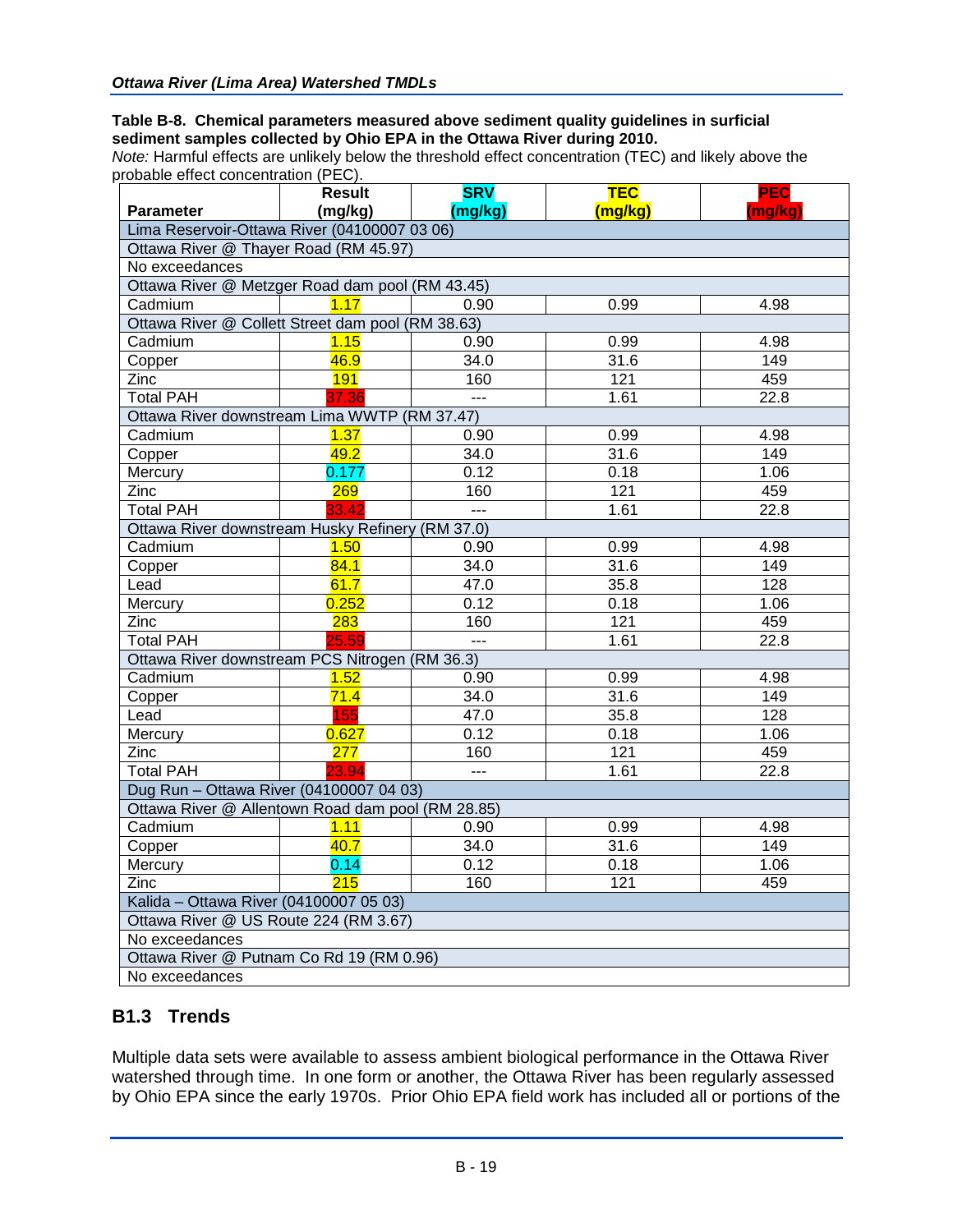main stem and selected tributaries, supporting various water quality management goals (e.g., NPDES, stream regionalization, use attainability analysis and reference site monitoring). The first significant attempt to evaluate the entire basin was undertaken in 1996, where the majority of the main stem and major tributaries were systematically sampled (Ohio EPA 1998). Earlier Ohio EPA field efforts, both large and small, were undertaken in 1974, 1976, 1977, 1985, 1989, 1990, 1991, and 1995.

The maximum area negatively influenced by the Ottawa River in the first half of the twentieth century extended downstream through the Auglaize River to include a portion of the Maumee River. Through early pollution abatement efforts, by the mid-1970s, impacts had contracted significantly to include only the Ottawa River, with an incipient recovery evident near the mouth (Ohio EPA 1979). However, water quality through the historically degraded reach downstream from Lima remained extremely poor, as the cumulative pollutant load continued to exceed the river's assimilative capacity. Specifically, biological impacts paralleled water quality standards violations for dissolved oxygen, ammonia, chromium, phenols, and surfactants, which were numerous and regularly observed downstream from all the major facilities near Lima. Localized toxicity associated with private dischargers and the Lima WWTP was also identified, as well as the deleterious effects of pollutant loads derived from Lima's CSOs and SSOs (Ohio EPA 1979). Improved waste treatment and stricter enforcement attending additional amendments to the Federal Water Pollution Control Act (i.e., the Clean Water Act) resulted in additional water quality improvements and associated biological recovery through the 1980s and into the early 1990s, particularly when compared to the gross pollution identified in the previous decades. Despite the significant improvements achieved during this period of time, substantial pollution problems persisted through and downstream from Lima (U.S. EPA 1984; Ohio EPA 1992).

Biological communities showed a trend of significant recovery in 2010. However, these data results also clearly delineated impacted areas (and corresponding recovery through time) relative to major pollution sources, stressors or limiting factors on the Ottawa River. Prior to 2010, historical surveys portrayed significant and unambiguous depressions in community performance (indices and other biometrics) both through and downstream from Lima, with a secondary depression evident well downstream from Lima, beginning in the vicinity of Elida and extending to Kalida. Persistent local departures from the associated biocriteria and diminutions of other biometrics were documented immediately upstream from Lima as well.

By 2010, 37.5 miles (74%) of the 50.7 linear stream miles of the main stem were found to support the appropriate biological assemblage (fish and macroinvertebrates) at least minimally consistent with WWH biocriteria. The remaining 13.2 (26%) miles failed to support WWH assemblages. However, the magnitude of the departure or degree of impact was not great, as poor to very poor community performance was not observed. Figure B-8 illustrates the biological improvements over time (from 1985 – 2010, including the 1991 and 1996 surveys).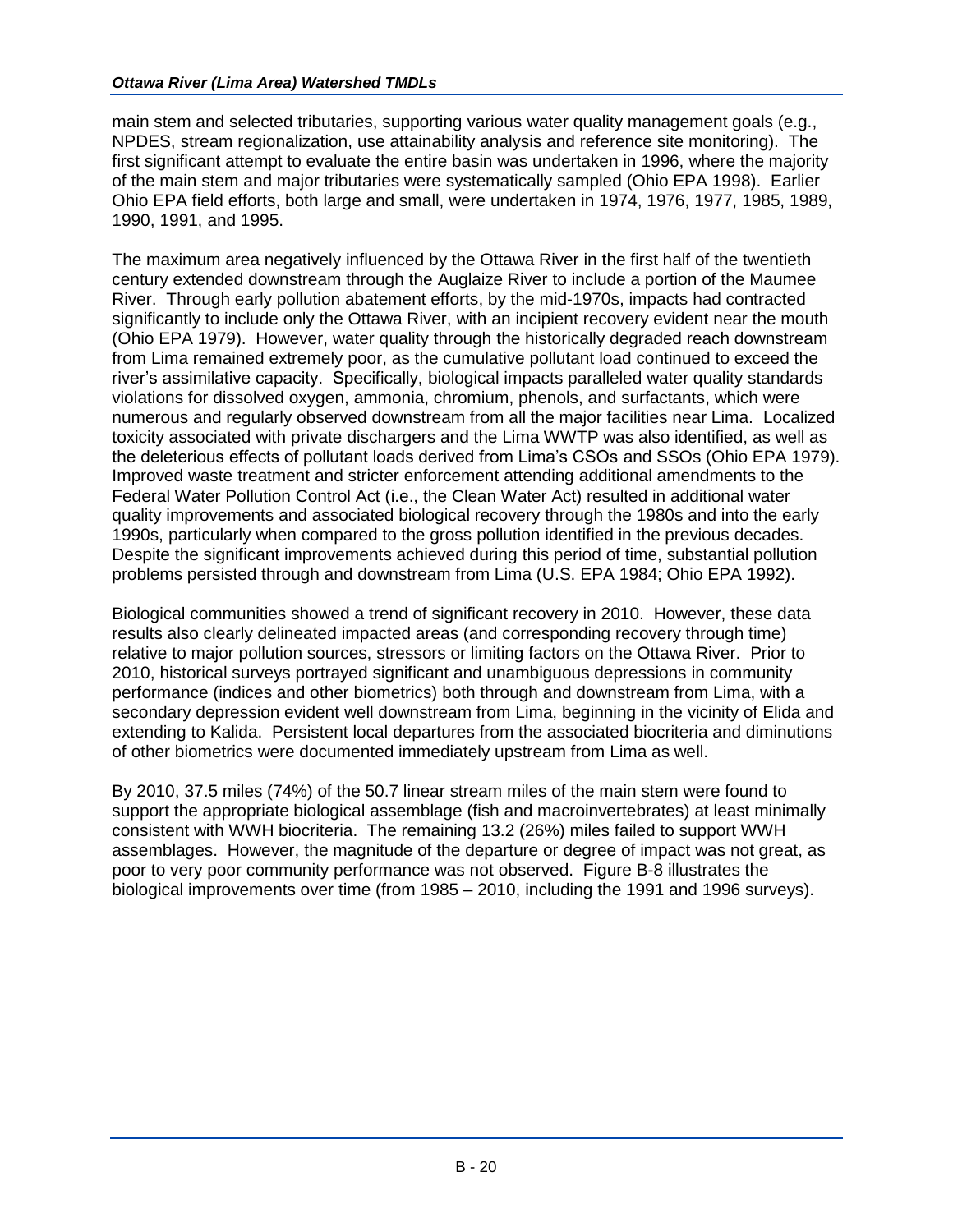

**Figure B-8. Site attainment percentage trends for the Ottawa River main stem during 2010, 1996, 1991 and 1985 surveys.**

# **B2 Recreation Use Attainment**

Only one site sampled in 2010 (Metzger Reservoir) attained recreation use criteria. The highest samples of *E. coli* bacteria occurred in Hog, Little Hog and Grass creeks and Pike Run. Pike Run, Sugar Creek, Honey Run and Grass Creek had the highest geometric means of *E. coli*  concentrations in the watershed. Most of the bacteria likely came from inadequately treated municipal wastewater and combined sewer overflows, plus rural homes with failing sewage treatment systems and manure spreading in farm fields. Figure B-9 shows recreation use attainment in the watershed and Figure B-10 shows ranges of *E. coli* geometric means. Site-bysite recreation use attainment with probable sources is shown in Table B-9.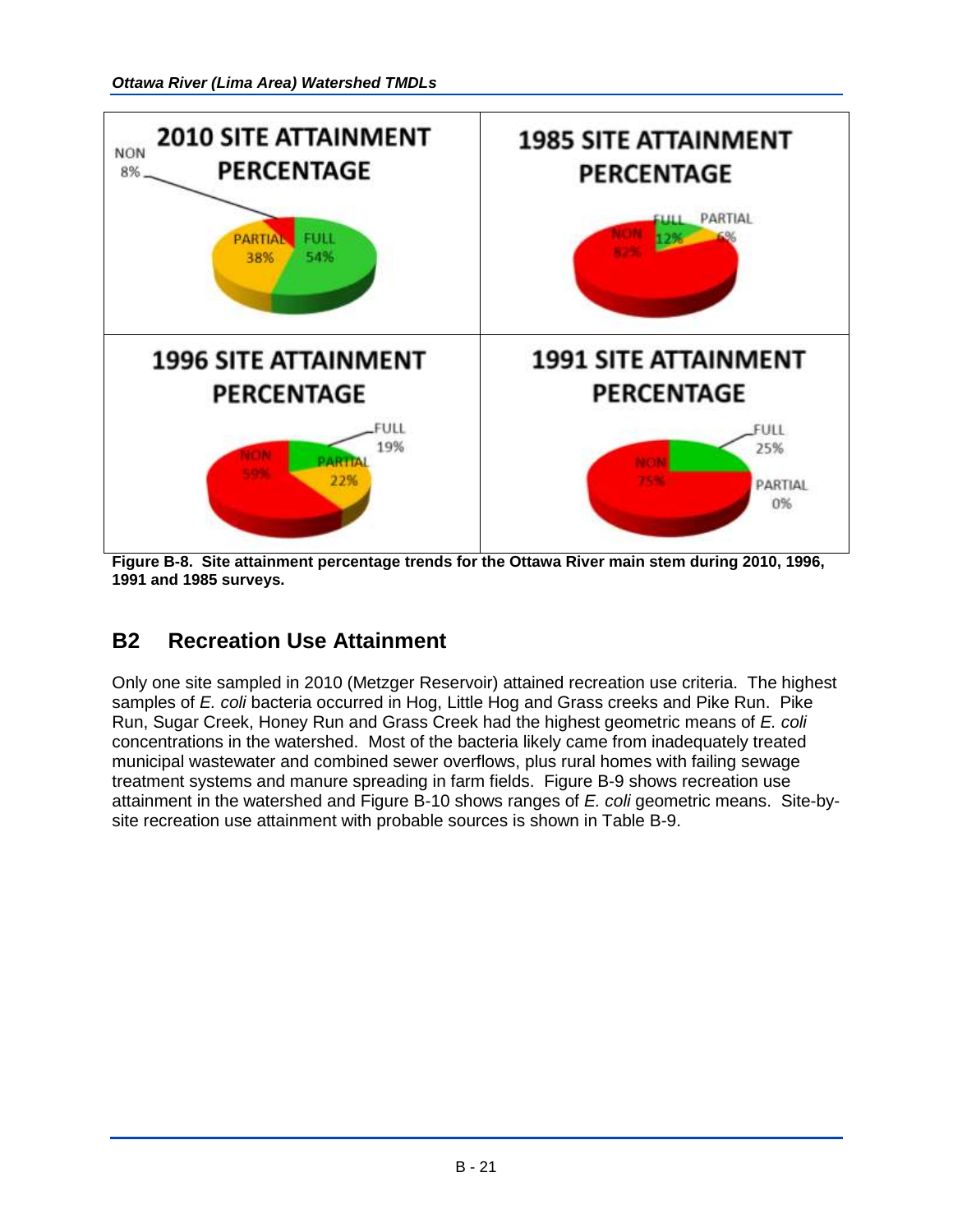

**Figure B-9. Recreation use attainment in the Ottawa River (Lima area) watershed.**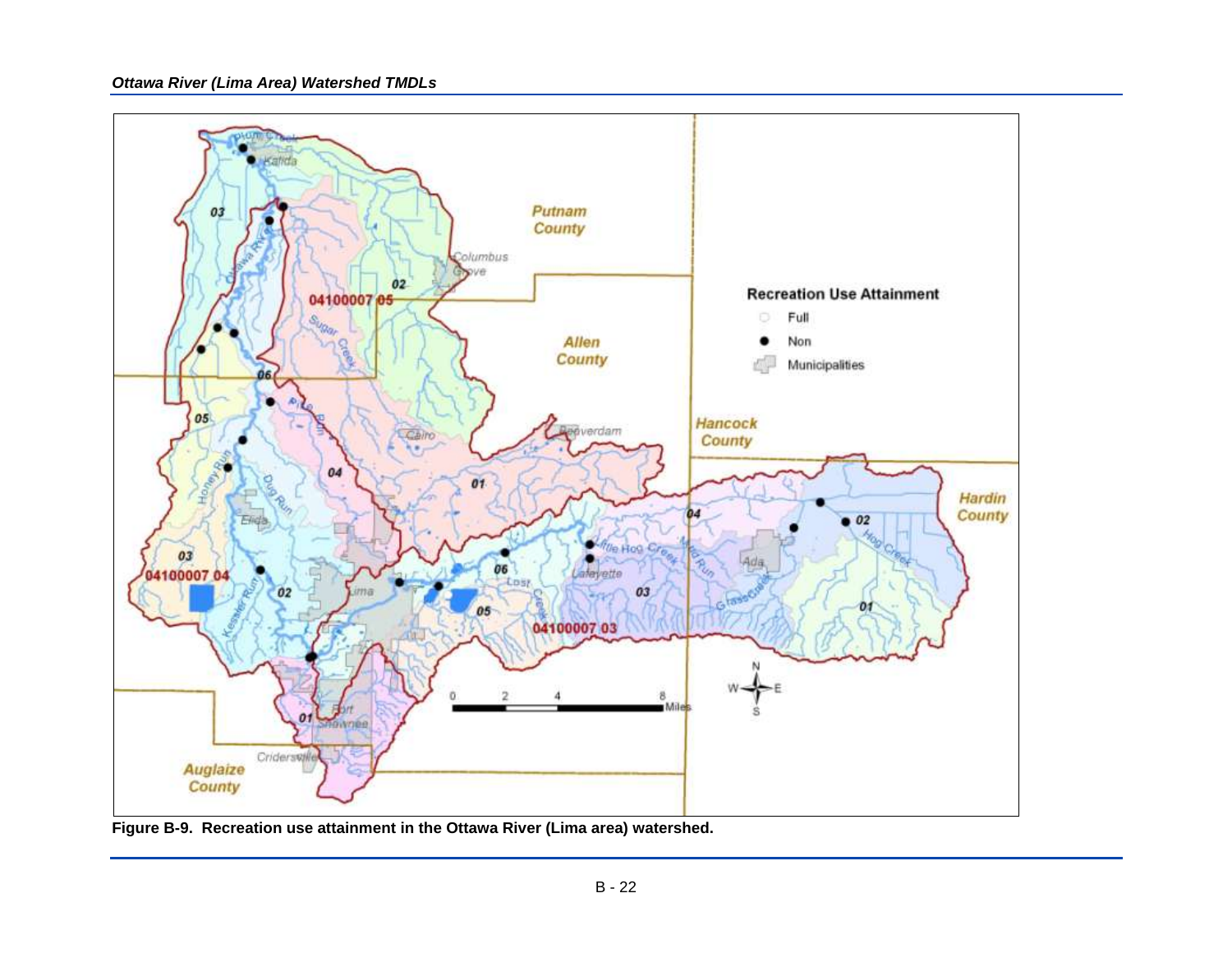

**Figure B-10.** *E. coli* **geometric means in the Ottawa River (Lima area) watershed.**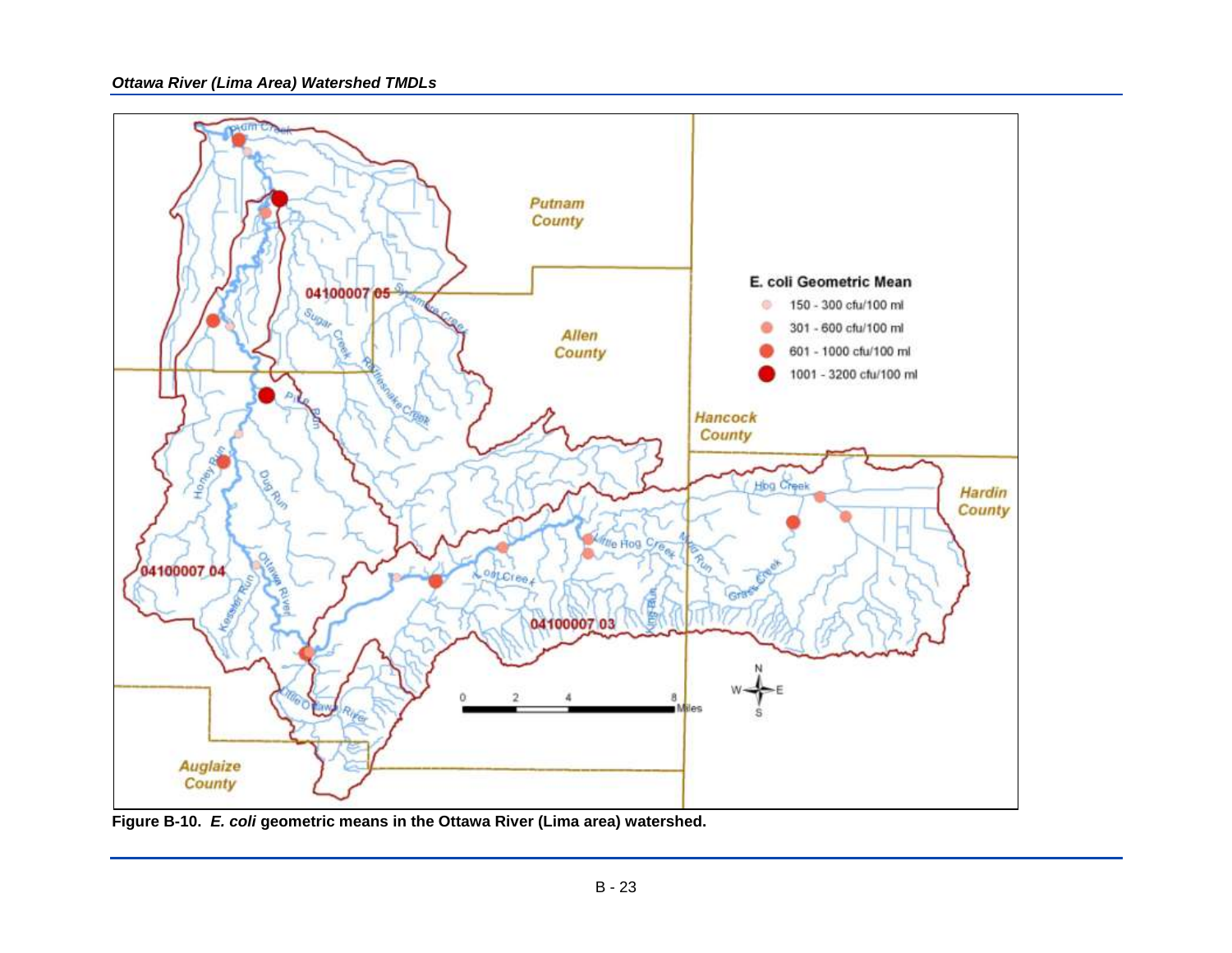| <b>Location</b>         | <b>River</b><br><b>Mile</b> | <b>HUC12</b> | <b>Use</b> | # of<br><b>Samples</b> | <b>Geometric</b><br><b>Mean</b> | <b>Maximum</b><br><b>Value</b> | <b>Attainment</b><br><b>Status</b> | <b>Probable Source(s) of Bacteria</b>                                              |
|-------------------------|-----------------------------|--------------|------------|------------------------|---------------------------------|--------------------------------|------------------------------------|------------------------------------------------------------------------------------|
| Ottawa River @ Thayer   | 45.97                       | 03 06        | PCR-A      | 9                      | 336                             | 1200                           | <b>NON</b>                         | Unknown                                                                            |
| Ottawa River @ Sugar    | 41.16                       | 03 06        | PCR-A      | 9                      | >223                            | >2400                          | <b>NON</b>                         | Lima CSOs                                                                          |
| Ottawa River @ Shawnee  | 35.44                       | 03 06        | PCR-A      | 9                      | 549                             | 2400                           | <b>NON</b>                         | Lima CSOs                                                                          |
| Ottawa River @ Copus    | 29.26                       | 04 02        | PCR-A      | 9                      | 299                             | 2420                           | <b>NON</b>                         | Shawnee SSOs, HSTS (Piquad<br>Rd)                                                  |
| Ottawa River @ Neff     | 22.14                       | 04 06        | PCR-A      | 9                      | 150                             | 2420                           | <b>NON</b>                         | Municipal point source discharge<br>(Elida)                                        |
| Ottawa River @ SR 189   | 15.98                       | 04 06        | PCR-A      | 9                      | 224                             | 1600                           | <b>NON</b>                         | Unsewered community (Rimer)                                                        |
| Ottawa River @ CR- P    | 8.12                        | 04 06        | PCR-A      | 9                      | >326                            | >2420                          | <b>NON</b>                         | Unknown                                                                            |
| Ottawa River @ U.S. 224 | 3.67                        | 05 03        | PCR-A      | 9                      | >270                            | >2420                          | <b>NON</b>                         | Unknown                                                                            |
| <b>Hog Creek</b>        | 12.03                       | 03 02        | PCR-B      | 12                     | 457                             | 7700                           | <b>NON</b>                         | <b>CAFO</b>                                                                        |
| <b>Hog Creek</b>        | 10.77                       | 03 02        | PCR-B      | 12                     | 432                             | 7300                           | <b>NON</b>                         | Unknown                                                                            |
| <b>Grass Creek</b>      | 1.24                        | 03 02        | PCR-B      | 12                     | >905                            | >24000                         | <b>NON</b>                         | Municipal point source discharge<br>(Ada)                                          |
| Little Hog Creek        | 0.3                         | 03 03        | PCR-B      | 12                     | 332                             | 20000                          | <b>NON</b>                         | HSTS, municipal point source<br>discharge (Lafayette)                              |
| <b>Hog Creek</b>        | 0.27                        | 03 04        | PCR-B      | 12                     | 337                             | 7700                           | <b>NON</b>                         | Unknown                                                                            |
| Lost Creek              | 0.35                        | 03 05        | PCR-B      | 12                     | >717                            | 3000                           | <b>NON</b>                         | Lima SSOs                                                                          |
| Little Ottawa River     | 0.03                        | 04 01        | PCR-B      | 11                     | 637                             | 3900                           | <b>NON</b>                         | Package plant, Shawnee SSOs,<br>municipal point source discharge<br>(Cridersville) |
| Honey Run               | 0.9                         | 04 03        | PCR-B      | 11                     | >946                            | 3100                           | <b>NON</b>                         | Unknown                                                                            |
| Pike Run                | 0.84                        | 04 04        | PCR-B      | 11                     | 3144                            | 7700                           | <b>NON</b>                         | Unsewered community (Gomer)                                                        |
| Leatherwood Ditch TR19  | 0.48                        | 04 05        | PCR-B      | 4                      | 816                             | 1700                           | <b>NON</b>                         | <b>HSTS</b>                                                                        |
| Leatherwood Ditch TR19  | 1.5                         | 04 05        | PCR-B      | 5                      | 546                             | 1500                           | <b>NON</b>                         | <b>CAFO</b>                                                                        |
| <b>Sugar Creek</b>      | 0.64                        | 05 01        | PCR-B      | 9                      | 1052                            | 2900                           | <b>NON</b>                         | Unsewered community<br>(Vaughnsville)                                              |
| <b>Plum Creek</b>       | 0.19                        | 05 02        | PCR-B      | 12                     | 707                             | 2800                           | <b>NON</b>                         | Municipal point source discharge<br>and CSOs (Columbus Grove)                      |

#### **Table B-9. Recreation use attainment table for the Ottawa River (Lima area) watershed.**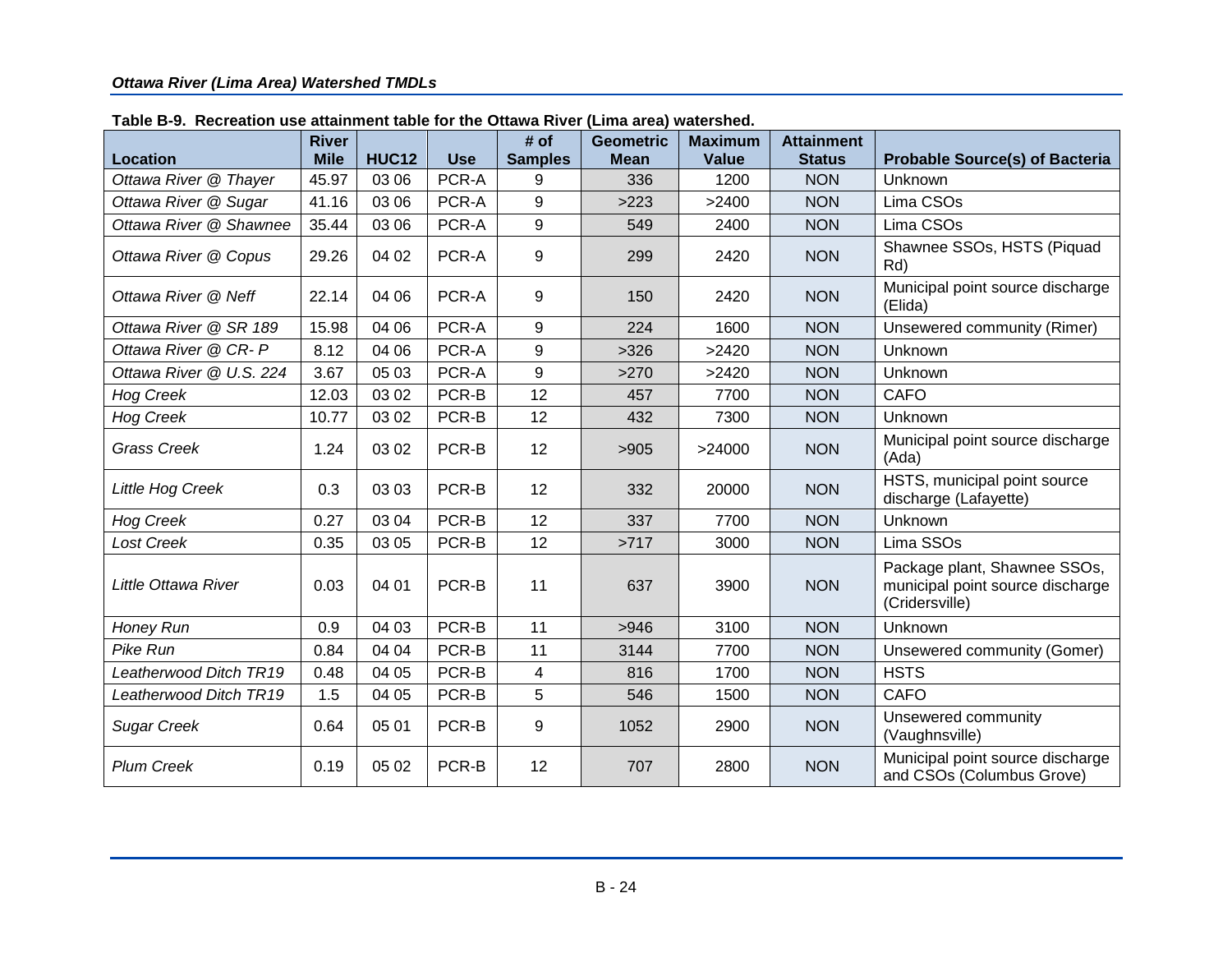# **B3 Public Drinking Water Supply Use Attainment**

Lima, with a population near 40,000 people, obtains its drinking water from several sources (see Table B-10). The City of Lima uses several upground reservoirs to store drinking water. The "East Reservoir Complex" comprises of Ferguson Reservoir, Metzger Reservoir and Lost Creek Reservoir. They are connected in a series and water flows from one to the next by gravity. Source water is obtained from the Ottawa River via an automated pump station located at Metzger Road (RM 43.45) and a seldom-used back-up pump located at Roush Road (RM 42.3). There is also a manual pump station located on Lost Creek that can pump water directly into Lost Creek Reservoir. It is only used if the water level in the reservoirs is low and flow in the creek is high enough. Water from Lost Creek Reservoir can flow directly to the water treatment plant or be further stored in Twin Lakes Reservoir located next to the plant. The lakes are open to public fishing, but swimming is not allowed. Ferguson and Metzger have primitive boat ramps and Lost Creek is accessible by carry-in boat. Only electric motors are permitted. Fish management activities include routine stocking, population monitoring, angler harvest studies and tissue analysis.

|                                              |               | <b>Nitrate</b> | <b>Atrazine</b> |                             |  |
|----------------------------------------------|---------------|----------------|-----------------|-----------------------------|--|
| <b>Name/Community</b>                        | <b>Stream</b> | <b>Status</b>  | <b>Status</b>   | Impairment (Y/N)            |  |
| Lost Creek (04100007 03 05)                  |               |                |                 |                             |  |
| City of Lima                                 | Lost Creek    | None           | None            | Insufficient data to assess |  |
| Lima Reservoir-Ottawa River (04100007 03 06) |               |                |                 |                             |  |
| City of Lima                                 | Ottawa River  | None           | None            | Insufficient data to assess |  |
| Honey Run (04100007 04 03)                   |               |                |                 |                             |  |
| City of Lima                                 | Ottawa River  | None           | None            | Insufficient data to assess |  |

## **Table B-10. Public drinking water supply use information from the 2012 Integrated Report.**

The PDWS use was evaluated based on Safe Drinking Water Act maximum contaminant levels (MCLs) for nitrate (10 parts per million [ppm]) and atrazine (3 parts per billion [ppb]). None of the lake samples exceeded any of these levels. These compounds were also tested in source water from the Ottawa River. A sample collected during late spring of 2010 had very high levels of nitrate (36.8 ppm) and atrazine slightly above the MCL (3.38 ppb). Pumping under these conditions should be avoided. A whole water phytoplankton sample from the lake collected in the fall of 2010 was enumerated to assess the need to test liver and nerve toxins produced by Cyanobacteria (blue green algae). Toxin samples were submitted when results showed a dominance of Cyanobacteria. Levels of Cylindrospermopsin and Saxitoxin were below their respective reporting limit and Microcystin was detected at 1.2 ppb. No toxin was detected in a complimentary finished water sample. Microcystin was also detected in a toxin sample submitted in the fall of 2011 at 0.61 ppb.